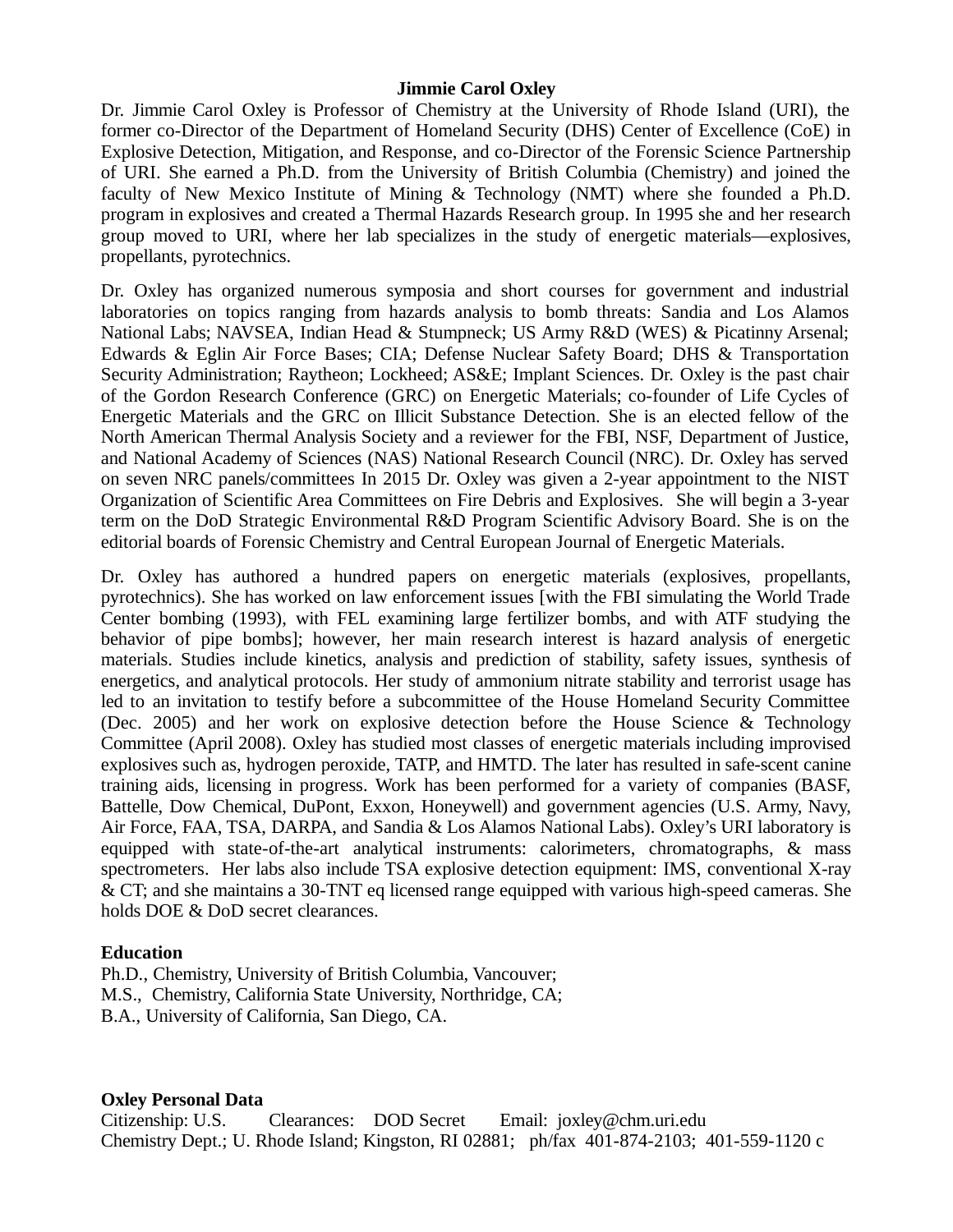## **Employment**

|           | 2002 to present University of Rhode Island (URI) | Professor                   |
|-----------|--------------------------------------------------|-----------------------------|
|           | 1999 to 2002 University of Rhode Island          | <b>Associate Professor:</b> |
|           | 1998 to present URI Forensic Science Partnership | Co-Director                 |
|           | 1995 to 1999 University of Rhode Island          | Adj. Associate Professor    |
|           | 1995 to 1998 Gordon Research Conferences         | Deputy Director             |
| 1989-1995 | New Mexico Inst. of Mining & Tech. (NMIMT)       | <b>Associate Professor</b>  |
| 1984-1989 | NMIMT, Socorro, NM                               | <b>Assistant Professor</b>  |
| 1987-1995 | Los Alamos National Laboratory                   | <b>Visiting Scientist</b>   |
| 1983-1984 | Petroleum Recovery Research Center, NMIMT        | <b>Postdoctoral Fellow</b>  |

### **Awards & Honors**

2015, 2014; 2013 IP Award with various co-inventors Outstanding Researcher Arts & Sciences, Dec. 2015. First-Place Team 8<sup>th</sup> Annual National Security Innovation Contest; April 2014. Outstanding Research Award URI, April 2008 Invited witness, House Science & Technology Committee April 24, 2008 Outstanding Research Award URI, May 2007 Saferstein Memorial Award Lecturer, Northwestern U. March 2005 Invited witness, House Subcommittee Homeland Security on HR3197, Dec. 14, 2005. National Academy of Science (NAS): National Research Council (NRC)--7 committees: Chemical Sci. Board for DHS on "Reducing the Threat of IED Attacks by Restricting Access to Chemical Explosive Precursors" (2016-17) Army Research Lab's "Armor and Armaments" panel (2009-11) Naval Studies "Determining Basic Research Needs to Interrupt the IED Delivery Chain (2005-08); Manufacturing Board--for US military "Advanced Energetic Materials Manufacture" (2001-02); Military Science Board advising U.S Army--"Chemical Weapon Destruction" (1998-99); Chemistry Board for BATF "Marking, Rendering Inert, & Licensing Explosives (1996-'98); National Material Advisory Board for FAA-- "Commercial Aviation Security" (Jan'95-98); Appointed to DoD Strategic Environmental R&D Program Fall 2016-2021 Organizer & Chair in national organizations (Gordon Research Conf. Energetic Materials 1994,96; Calorimetry Conf. 1991-94; Life-Cycles Energetic Materials 1993-98; NATAS 1992-96) Elected Fellow North American Thermal Analysis Society (NATAS); Sept. 1995. Vice-Chair of NMIMT Faculty Senate (1993-94) Chair of New Mexico section of the American Chemical Society '88; education chair '85 NMIMT corporate representative to American Assoc. of University Women '93-85 Reviewer for the FBI, National Science Foundation (NSF), National Academy of Sciences (NAS) Naval Studies Board & National Research Council (NRC) & Department of Energy DOE review panel: "Low-Level Mixed Waste Cleanup"; June 1993, Feb. 1994, Ap 1994. "Recycle, Reuse, & Disposal of Materials DOE's Decontam. & Decommis. Act.;" Oct. '92.

# **Publications in Progress**

Oxley, Jimmie C.; Smith James L.; Rettinger, Ryan; Porter, Matthew; Canaria, Jeffery "Explosive Properties of Fuel/Oxidizer Mixtures" New Trends in Research of Energetic Materials, Proceed. 21<sup>st</sup> Pardubice, CZ

Oxley, Jimmie C.; Smith James L.; Brown, A.C. "X-ray Simulants manuscript in preparation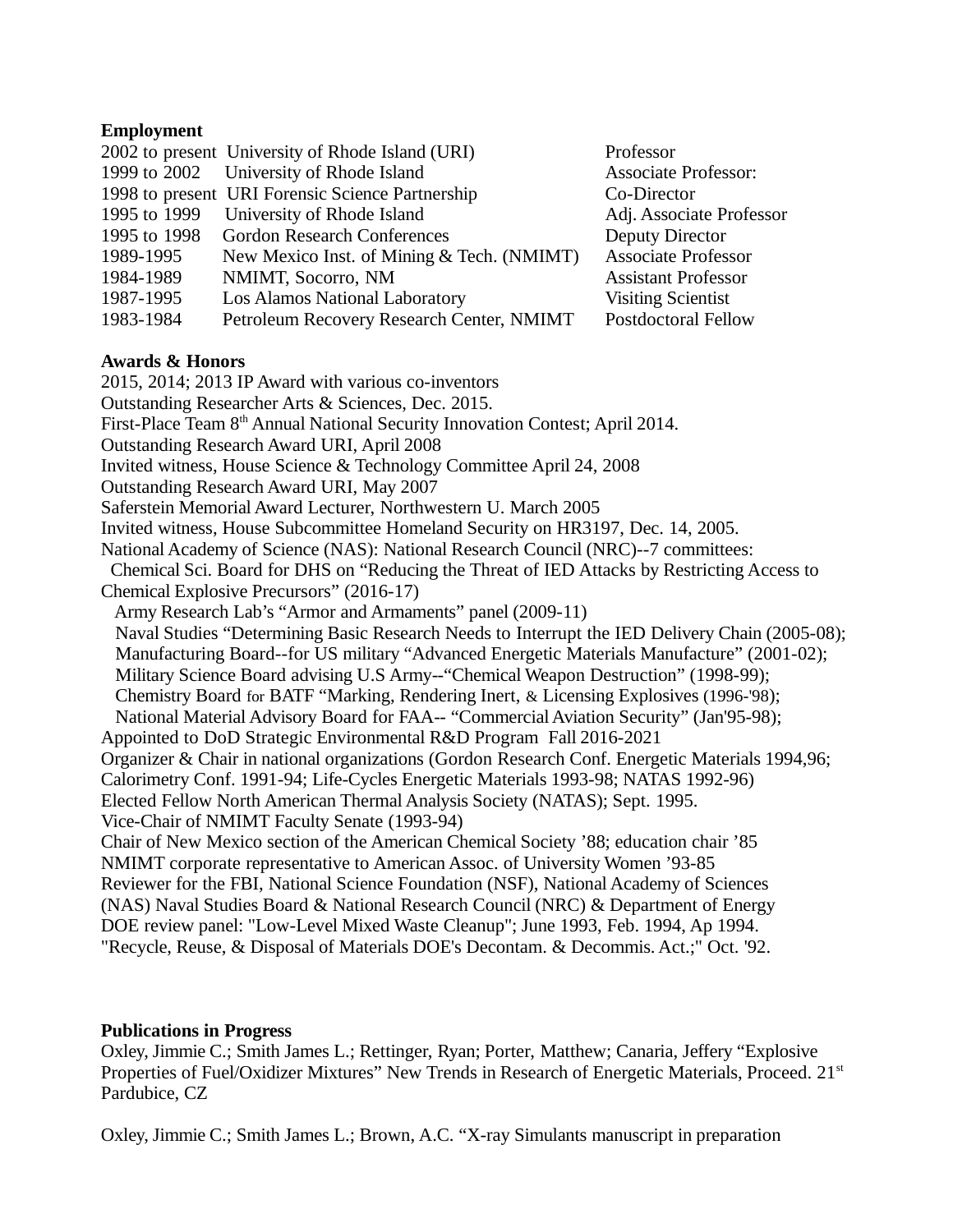### **Publications**

Colizza, Kevin; McLennan, Lindsey; Yevdokimov, Alexander V.; Smith, James L.; Oxley, Jimmie "Using Gas Phase Reactions of Hexamethylene Triperoxide Diamine (HMTD) to Improve Detection in Mass Spectrometry" J Am Soc Mass Spec **2018** DOI: 10.1007/s13361-017-1879-5

Colizza, Kevin; McLennan, Lindsey; Yevdokimov, Alexander V.; Smith, James L.; Oxley, Jimmie "Reactions of Organic Peroxides with Alcohols in Atmospheric Pressure Chemical Ionization—the Pitfalls of Quantifying Triacetone Triperoxide (TATP)" J Am Soc Mass Spec**. 2018**, 29: 393-404. DOI: 10.1007/s13361-017-1836-3

J. C. Oxley;J.L. Smith; E. Bernier; F. Sandstrom; G.G Weiss; G.W. Recht; D.Schatzer "Characterizing the Performance of Pipe Bombs" J Forensic Sci. **2017**, 63(1), 86-101. DOI: 10.1111/1556-4029.13524

Sayavur I. Bakhtiyarov, Jimmie C. Oxley, James L. Smith, Philipp M. Baldovi "A Complex Variable Method to Predict a Range of Arbitrary Shape Ballistics" J Applied Nonlinear Dynamics **2017**, 6(4), 521-530.

Oxley, Jimmie C.; Smith James L.; Brown, A.C. "Eutectics of Erythritol Tetranitrate**"** J Phys Chem **2017**, 121(30), 16137-44

Oxley, J.C.; Furman, D.; Brown, A.C.; Dubnikova, F.; Smith, J.L.; Kosloff, R.; Zeiri, Y "Thermal Decomposition of Erythritol Tetranitrate: A Joint Experimental & Computational Study" J Phys. Chem. **2017**, 121(30), 16145-57.

Oxley, J.C.; Smith, J.L.; Porter, M; Yekel, M.J.; Canaria, J.A. "Potential Biocides" Iodine-Producing Pyrotechnics" Propellants, Explosives, Pyrotechnics **2017**, 42(8), 960-73.

Sayavur I. Bakhtiyarov, Jimmie C. Oxley, James L. Smith, Rebecca Levine, Philipp M. Baldovi, Rheological Studies of Functional Polyurethane Foam Composites: Part 1. Rheology of its compounds with and without solid additives (aluminum flakes). J Elastomers and Plastics, **2017**; 1- 19. DOI 10.1177/0095244317715787

Sayavur I. Bakhtiyarov, Jimmie C. Oxley, James L. Smith, Philipp M. Baldovi, Rheological Studies of Functional Polyurethane Composites with Solid Additives (Calcium Iodate Particles and Aluminum Flakes): Part 2. Rheology of Components. J Elastomers and Plastics, **2017**, 1-13 10.1177/0095244317729558

Oxley, J.C.; Smith, J.L.; Porter, M.; Colizza, K.; McLennan, L.; Zeiri, Y.; Kosloff, R.; Dubnikova, F. "Synthesis and Degradation of Hexamethylene triperoxide diamine (HMTD)" Propellant, Explosives, Pyrotechnics **2016**, 41(2), 334-350. DOI 10.1002/prep.201500151

Colizza, Kevin; Mahoney, Keira E.; Yevdokimov, Alexander V.; Smith, James L.; Oxley, Jimmie C. "Acetonitrile Ion Supression in Atmospheric Pressure Ionization Mass Spectrometry," J. Amer. Soc. Mass Spec*.*, **2016**, 27(1), 1796-1804.

Oxley, Jimmie C.; Smith, James L.; Kagan, Gerald L.; Zhang, Guang; Swanson, Devon S. "Energetic Material/Polymer Interaction Studied by Atomic Force Microscopy," *Propellants, Explosives, Pyrotechnics* **2016** 41(4), 623-628.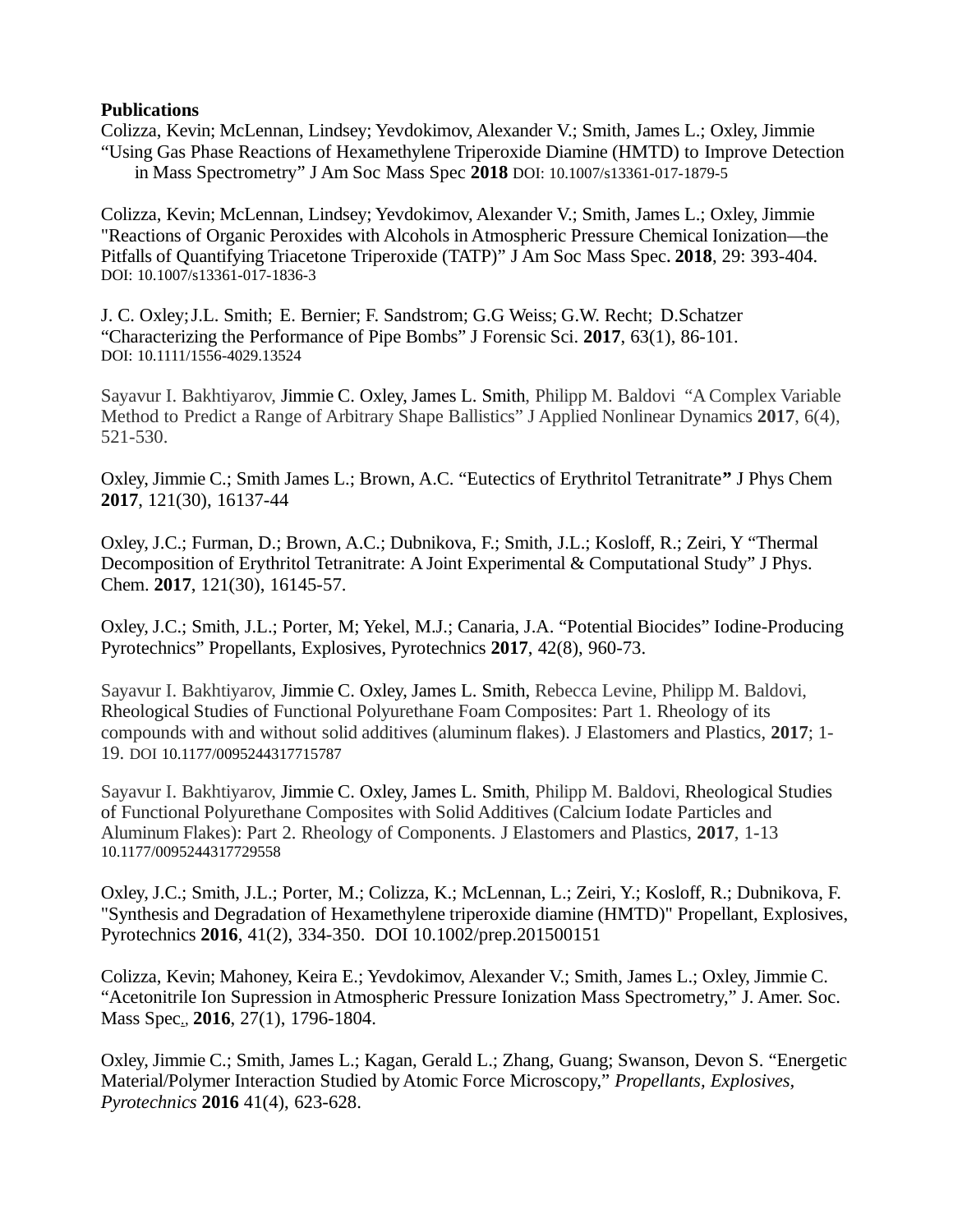Oxley, Jimmie C.; Smith, James L.; Donnelly, Maria A.; Colizza, Kevin; Rayome, Stephanie "Thermal Stability Studies Comparing IMX-101 (Dinitroanisole/Nitroguanidine/NTO) to Analogous Formulation Containing Dinitrotoluene," *Propellants, Explosives, Pyrotechnics*, **2016** 41(1), 98-113.

Oxley, J.C.; Smith, J.L. Porter, M.; McLennan, L.; Colizza, K. "Issues affecting safe handling of peroxide explosives" New Trends in Research of Energetic Materials, Proceed. 18<sup>th</sup> Pardubice, CZ Ap 15-17 **2015**, 26-33.

Johnson, Samuel C.; Gan, Yong X.; Calderon, Sinclair B.; Smith, James L.; Oxley, Jimmie C. "Measuring the electrochemical response of a titanium oxide nanotube electrode to various chemicals as explosives components," *Int. Res. J. of Pure and Appl. Chem.* **2015** 5(2), 1-11.

Johnson, S.C.; Gan, Y, X.; Calderon, S.B.; Smith, J.L.; Oxley, J.C. "Measuring the Electrochemical Response of a Titanium Dioxide Nanotube Electrode to Various Chemicals as Explosive Components" International Research Journal of Pure and Applied Chemistry; **2015**; 5(2) 119-130. DOI: 10.9734/IRJPAC/2015/14263

Oxley, J.C.; Smith, J.L.; Canino, J.N. "Insensitive TATP Training Aid by Microencapsulation" J. Energetic Materials; **2015**, 33(3), 215-228.

Colizza, Kevin M Porter, J. Smith, J. Oxley "Gas Phase Reactions of Alcohols with Hexamethylene triperoxide diamine (HMTD) under Atmospheric Pressure Chemical Ionization Conditions" Rapid Communications in Mass Spectrometry **2015**, 29(1), 74-80.

Oxley, Jimmie C.; Smith, James L.; Donnelly, Maria; Porter, Matthew "Fuel-oxidizer mixtures: their stabilities and burn characteristics," *J. of Therm. Anal. Calorim.* **2015** 121(2), 743-763.

Chen, Z.; Rettinger, R.; Hefferman, G.; Smith, J. Oxley, J. Wei, T. "Microwave modulated photon Doppler velocimetry" Photonics Technology Letters, IEEE **2015**.

Oxley, J.C. "Explosive Detection: How We Got Here and Where Are We Going?" *International Journal of Energetic Materials and Chemical Propulsion*; **2014**, 13(4): 373-381.

J. Oxley, J Smith, M. Donnelly, M Porter "Fuel-Oxidizer Mixtures: Their Stabilities and Burn Characteristics; *International Journal of Energetic Materials and Chemical Propulsion* **2014**, 13(6): 517-557.

Oxley, J.C.; Smith, J.L.; Brady, J.; Steinkamp, F.L. "Factors Influencing Destruction of Triacetone Triperoxide (TATP)," *Propellants, Explosives, Pyrotechnics*, **2014**,39(2), 289-298.

Gan, Y. X.; Yazawa, R. H.; Smith, J. L.; Oxley, J. C.; Zhang, G.; Canino, J.; Ying, J.; Kagan, G.; Zhang, L., Nitroaromatic explosive sorption and sensing using electrochemically processed polyaniline-titanium dioxide hybrid nanocomposite. *Materials Chemistry Physics* **2014**, 143 (3), 1431-1439.

Oxley, J.C.; Smith, J.L.; Steinkamp, L.; Zhang, G. "Factors Influencing Triacetone Triperoxide (TATP) and Diacetone Diperoxide (DADP) Formation: Part 2," *Propellants, Explosives, Pyrotechnics*, **2013**,6, 841-851.

Oxley, J.C.; Smith, J.L.;Vadlamannati, S; Brown, AC; Zhang,G.; Swanson, D.S.; Canino, J "Synthesis and Characterization of Urea Nitrate and Nitrourea;" *Propellants, Explosives, Pyrotechnics*, **2013**, 38(3), 335–344.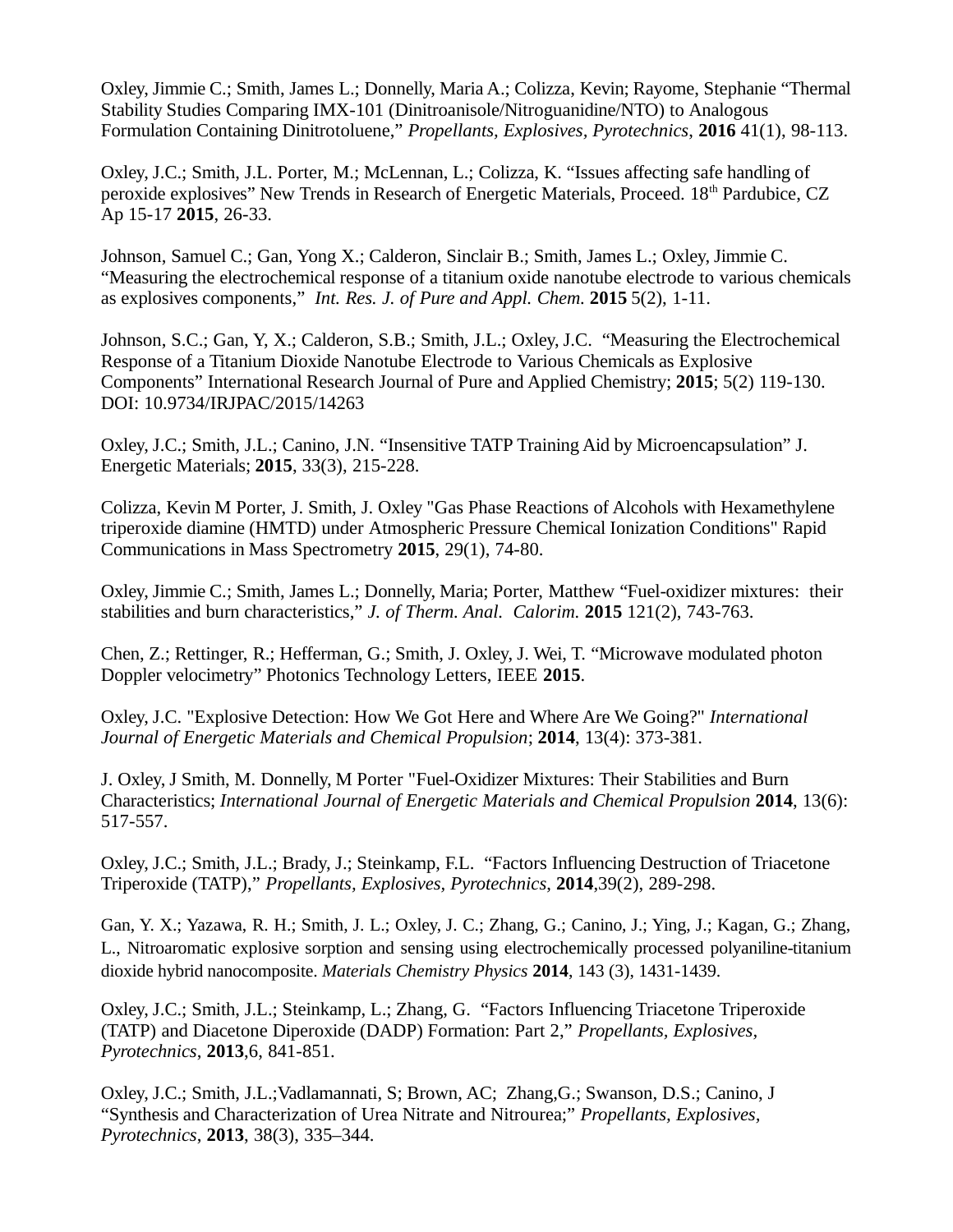Oxley, J.C.; Smith, J.L.; Bowden, P.; Ryan Rettinger "Factors Influencing TATP and DADP Formation: Part I" *Propellants, Explosives, Pyrotechnics* **2013**, 38(2), 244-254.

Brady, J.E.; Oxley, J.C.; Smith, J.L.; Hart, C.E. Estimating Ambient Vapor Pressure of Low Volatility Explosives by Rising-Temperature Thermogravitmetry; *Propellants, Explosives, Pyrotechnics* **2012** 37(2), 215-222.

Oxley, Jimmie C.; Brady, Joseph; Wilson, Steven A.; Smith, James L. "The risk of mixing dilute hydrogen peroxide and acetone solutions," *J Chemical Health & Safety* **2012** 19(2), 27-33.

Fan, W, Young, M, Canino, J, Smith, J, Oxley, J, Almirall, JR "Fast Detection of Triacetone Triperoxide (TATP) from Headspace using Planar Solid Phase Microextraction (PSPME) Coupled to an IMS Detector" Anal Bioanal Chem. **2012** 403(2), 401-408.

Oxley, J.C.; Smith, J.L.; Kirschenbaum, L.; Marimiganti, S.; Efremenko, I.; Zach, R; Zeiri,Y Accumulation of Explosive in Hair: Part 3: Binding Site Study; *J Forensic Sci* **2012** 57(3), 623-35.

Oxley, J.C.; Smith, J.L.; Brady, IV, J.E.; Brown, A.C. Characterization and Analysis of Tetranitrate Esters, *Propellants, Explosives, Pyrotechnics*, **2012**, 37(1), 24-39.

Dubnikova, Faina; Kosloff, Ronnie; Oxley, Jimmie C.; Smith, James L.; Zeiri, Yehuda "Role of Metal Ions in the Destruction of TATP: Theoretical Considerations" *J Phys Chem A* **2011** 115(38), 10565- 10575.

World Book Encyclopedia "Bombs" **2011**.

Gregory, Otto; Oxley, Jimmie; Smith, James; Platek, Michael; Ghonem, Hamouda; Bernier, Evan; Downey, Markus; Cumminskey, Christopher "Microstructural Characterization of Pipe Bomb Fragments," *Materials Characterization* **2010** 61(3), 347-354.

Oxley, Jimmie C.; Smith, James L.; Marimaganti, Kishore "Developing Small-Scale Tests to Predict Explosivity," *J Therm. Analysis and Calorimetry* **2010** 102(2), 597-603.

Oxley, J.C., Smith, J.L., Brady, J. Naik, S. "Determination of Urea Nitrate and Guanidine Nitrate Vapor Pressures by Isothermal Thermogravimetry," *Propellants, Explosives, Pyrotechnics* **2010**, 35(3), 278-283.

Lancaster, S.L; Marshall, M.; Oxley, J.C. "Laboratory Analysis of Explosion Debris" in *Wiley Encyclopedia of Forensic Science* **2009**, Wiley online library.

Lancaster, S.L.; Marshall, M., Oxley, J.C. *Explosion Debris: Laboratory Analysis* of in Wiley Encyclopedia of Forensic Science, Jamieson, A.; Moenssens, A. (eds). Wiley, Chichester, UK **2009** p1028-1060.

Oxley, J.C.; Smith, J.L.; Junqi, Y.; Moran, J. "Hypergolic Reactions of TNT," *Propellants Explos. Pyrotech*. **2009**, 34(5), 421-426.

Oxley, J.C.; Smith, J.L.; Luo, W; Brady, J. "Determining the Vapor Pressure of Diacetone Diperoxide (DADP) and Hexamethylene Triperoxide Diamine (HMTD), " *Propellants Explos. Pyrotech*., **2009**, 34(6), 539-543.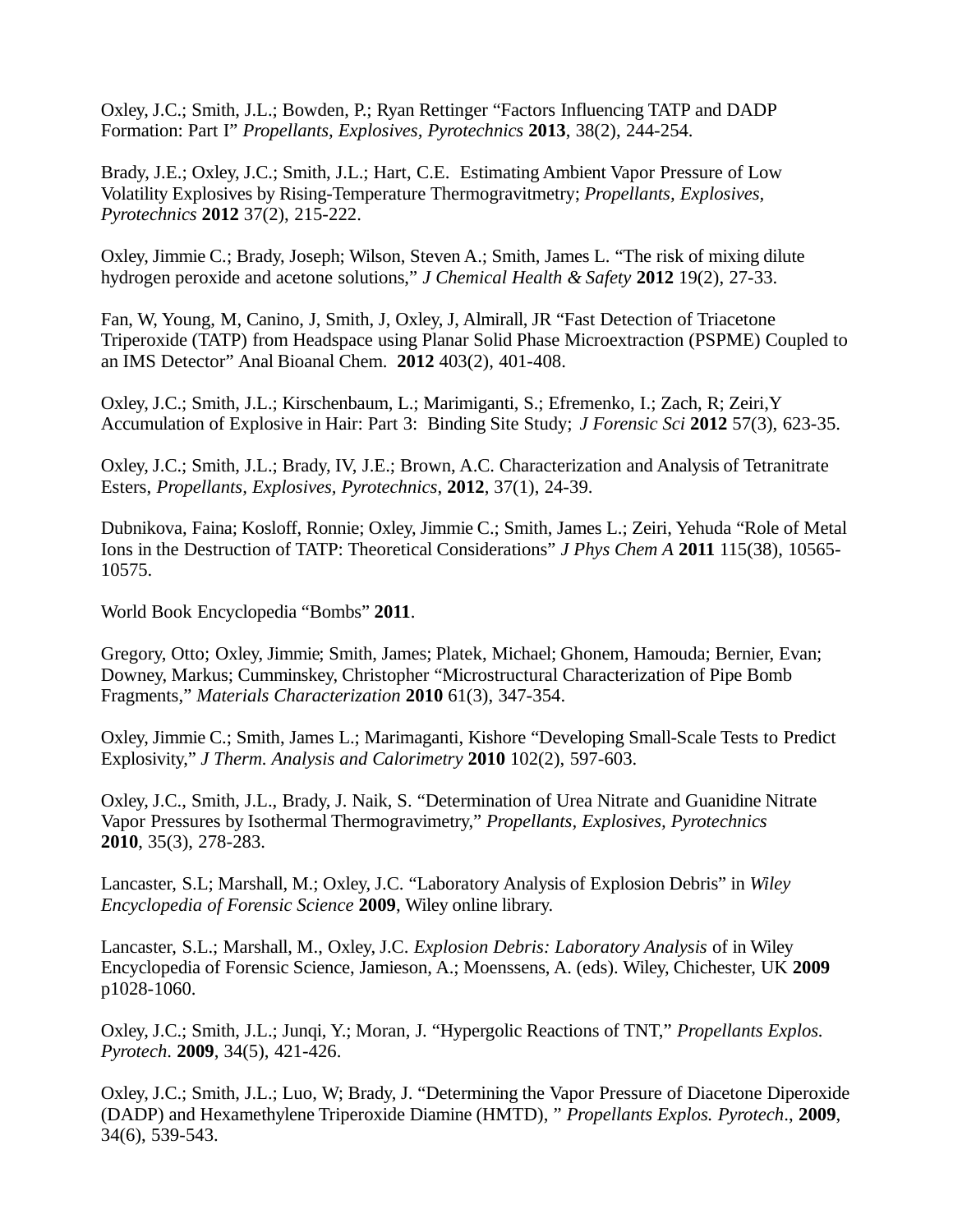Oxley, J.C.; Smith, J.L.; Higgins, C.; Bowden, P.; Moran, J.; Brady, J.; Aziz, C.E.; Cox, E. "Efficiency of Perchlorate Consumption in Road Flares, Propellants and Explosives," *J. Environ. Management*, **2009** 90(11), 3629-34.

Oxley, J.C., Smith, J.L.; Huang, J.; Luo, W. "Destruction of Peroxide Explosives," *J. Forensic Sci*., **2009** 54(5), 1029-33.

Oxley, J.C., Smith, J., Bernier, E., Moran, J.S., Luongo, J. "Hair as Forensic Evidence of Explosives Handling," *Propellants, Explosives, Pyrotechnics*, **2009** 34(4), 307-314.

Oxley, J.C., Smith, J.L., Naik, S., Moran, J.S. "Decompositions of Urea and Guanidine Nitrates," *Journal of Energetic Materials*, **2009** 27(1), 17-39.

Aspects of Explosive Detection, ed. M. Marshall & J C. Oxley; Elsevier **2009**.

Oxley, J.C., Smith, J.L., Moran, J.S. "Decomposition of Azo & Hydrazo linked Bis Triazines, Journal of Energetic Materials, **2009**, 27(2) 63 – 93.

Oxley,J.C., Smith, J.L., Kirschenbaum, L.J., Marimganti, S., Vadlamannati, S., "Detection of Explosives in Hair Using Ion Mobility Spectrometry," J. Forensic Science, **2008**, 53(3), 690-693.

Oxley, J.C., Koppes, W.M., Moran, J.S., Smith, J.L. "Azo Bond Hydrogenation with Hydrazine, R-NHNH2, and Hydrazobenzene," Tetrahedron Letters **2008**, 49, 3234-3237.

Jimmie Oxley, James Smith, Joseph Brady, Faina Dubnikova, Ronnie Kosloff,\* Leila Zeiri, Yehuda Zeiri "The Raman and IR fingerprint spectroscopy of peroxide-based explosives" J. Applied Spectroscopy **2008**, 62 (8), 906-915

Oxley, J.C., Smith, J.L., Moran, J.S.; Almog, J. "Nitroguanidine, and EGDN: nitration using simple nitro species" Tetrahedron. Letters, **2008**, 49(28), 4449-4451

J. C. Oxley; J. L. Smith; L. Kirschenbaum; S. Marimganti "Accumulation of Explosives in Hair: Part II: Factors Affecting Sorption" *J Forensic Science*; **2007**, Vol 52, No. 6, 1291-1296.

Oxley, J.C; Smith, J.L.; Buco, R.; Huang, J. "A Study of Reduced-Sensitivity RDX" *J Energetic Materials* **2007***, 2* 5, 141-60.

Oxley, J.C. "What to Detect?" Chp 2 in Trace Chemical Sensing of Explosives, Ed. R.L. Woodfin; Wiley, **2006**.

W.M. Koppes, D. M. Rosenberg, M. E. Sitzmann, B W. Vos, K.A. Clark, P. Politzer, JS. Murray, J.C. Oxley, J S. Moran "Synthesis of 1,3,5-triazine-based energetic materials and the hypergolic ignition of nitroaromatic explosives" ACS Regional Meeting, SERMACS **2006**, November 1- 4, **2006**, Augusta, GA

J. C. Oxley, J. L. Smith, L. Kirschenbaum, K. P. Shinde, S. Marimganti "Accumulation of Explosives in Hair" J. Forensic Science, **2005**, 50(4), 826-831.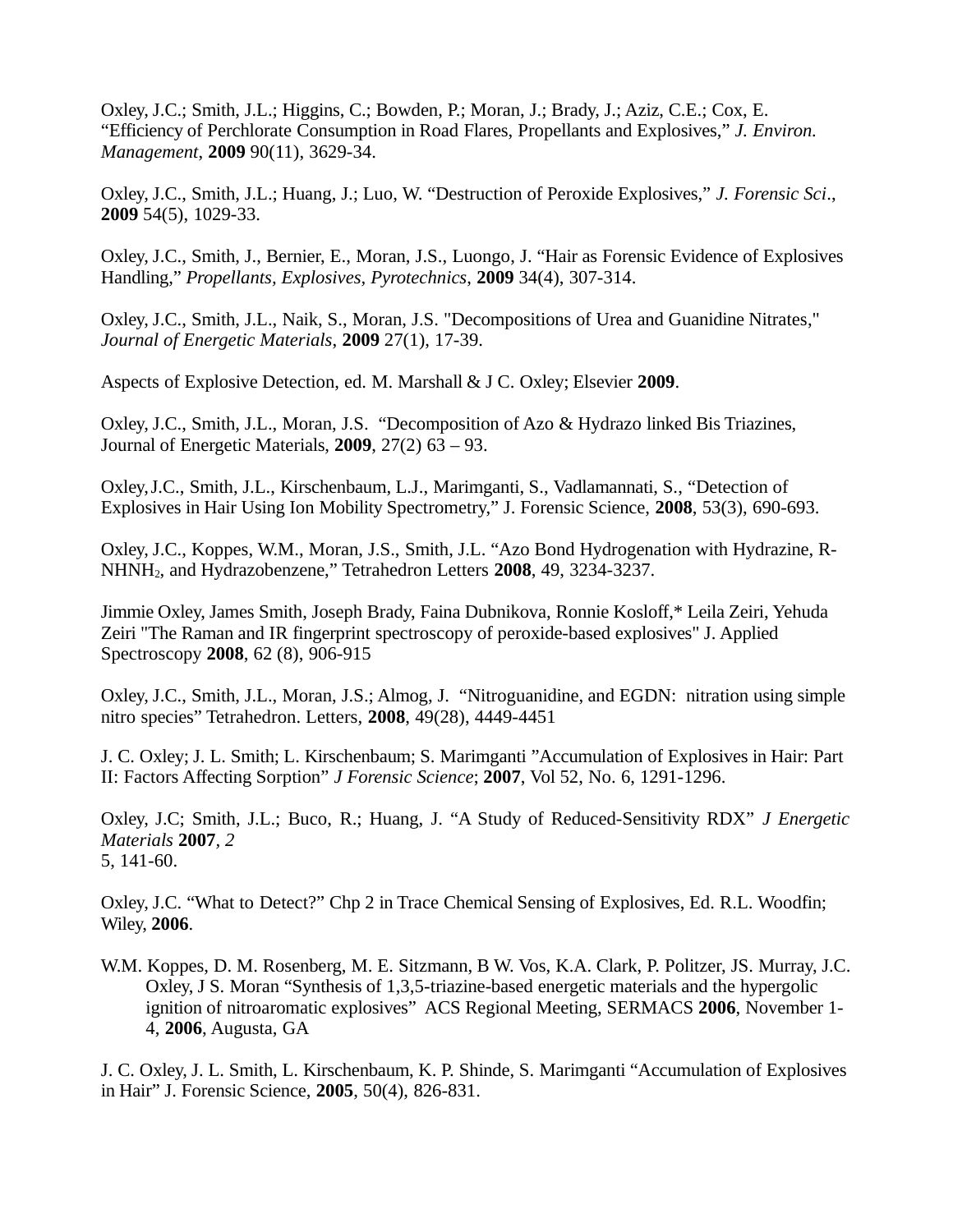Oxley, J.C.; Smith, J.L.; Moran, J.; Shinde, K. "Determination of the Vapor Density of Triacetone Triperoxide (TATP) Using A Gas Chromatography Headspace Technique" *Propellants, Explosives, Protechnics,* **2005***, 30.2,* 127-130.

Oxley, J C.; Smith, J.L.; Moran, J.; Nelson, K.; Utley, W.E. 2004. Training dogs to detect Triacetone Triperoxide (TATP) Proceedings of SPIE, Vol 5403(1), 349, **2004**.

Oxley, J.C. "A Survey of the Thermal Stability of Energetic Materials" Chp 1 in "Energetic Materials: Part 2. Detonation, Combustion;" P. Politzer & J. Murray Eds, Elsevier, **2003**, 5-30.

Oxley, J.C. The Thermal Stability of Explosives" Chp. 8 in Handbook of Thermal Analysis and Calorimetry: Vol 2 in Applications to Inorganic and Miscellaneous Materials, P. K. Gallagher & M. E. Brown, Eds. Elsevier, **2003**, 349-369.

Oxley, J.C.; Smith, J.L.; Resende, E.; Pearce, E "Quantification and Aging of the Post-Blast Residue of TNT Landmines" *J. Forensic Sci*, **2003**, 48(4), 742-752.

Oxley, J.C.; Smith, J.L.; Resende, E.; Pearce, E.; Chamberlain, T. "Trends in Explosive Contamination" *J. Forensic Science* **2003**, 48(2), 1-9.

Marshall, M; Sanders, K.; Oxley, J.; Smith, J.; Egee, L. "Explosive Recovery from Hair" *Science & Justice* **2002**, 42(3), 137-142

Oxley, J.C.; Smith, J.L.; Chen, H. "Decomposition of Multi-Peroxidic Compound: Triacetone Triperoxides (TATP)" *Propellants, Explosives and Pyrotechnics* **2002**, *27*, 209-216.

Oxley, J.C.; Smith, J.L.; Chen, H.; Cioffi, E. "Decomposition of Multi-Peroxidic Compounds: Part II: Hexamethylene Triperoxide Diamine (HMTD)" *Thermochemica Acta* **2002**, *388(1-2),* 215-225.

Special Issue *Thermochemica Acta Energetic Materials*; Guest Editors: Oxley, Minier (32 articles) **2002**, *384(1-2)*.

Oxley, J.C.; Smith, J.L.; Rogers, E.; Yu, M. "Kinetic Studies on Ammonium Nitrate Formulations: the Search for Explosivity Modifiers," *Thermochemica Acta.* **2002**, *384(1-2)*, 23-45.

Oxley, J.C.; Smith, J.L.; Chen, H. "Thermal Decomposition of High-Nitrogen Energetic Compounds —Dihydrazido-s-tetrazine Salts" *Thermochemica Acta* **2002**, *384(1-2)*, 91-99.

Oxley, J. C.; Smith, J. L.; Rogers, E.; Ye, W.; Aradi, A.; Henley, T. "Heat-Release Behavior of Fuel Combustion Additives" *Energy and Fuel,* **2001**, 5, 1194-1199.

Oxley, J.C.; Smith, J.L.; Resende, E. "Determining Explosivity Part II: Comparison of Small-Scale Cartridge Test to Actual Pipe Bombs" *J. Forensic Science* **2001***; 46(5)*: 1070-1075.

Oxley; J.C.; Smith, J.L.; Resende,E.; Rogers, E.; Strobel, R.A.; Bender, E. C. "Improvised Explosive Devices: Pipe Bombs" *J. Forensic Sci* **2001***; 46(3)*:87-110

Oxley; J.C.; Smith, J.L.; Zhang, J.; Bedford, C. "A Comparison of the Thermal Decomposition of Nitramines and Difluoroamines" *J. Phys. Chem.* A **2001**, 105, 579 - 590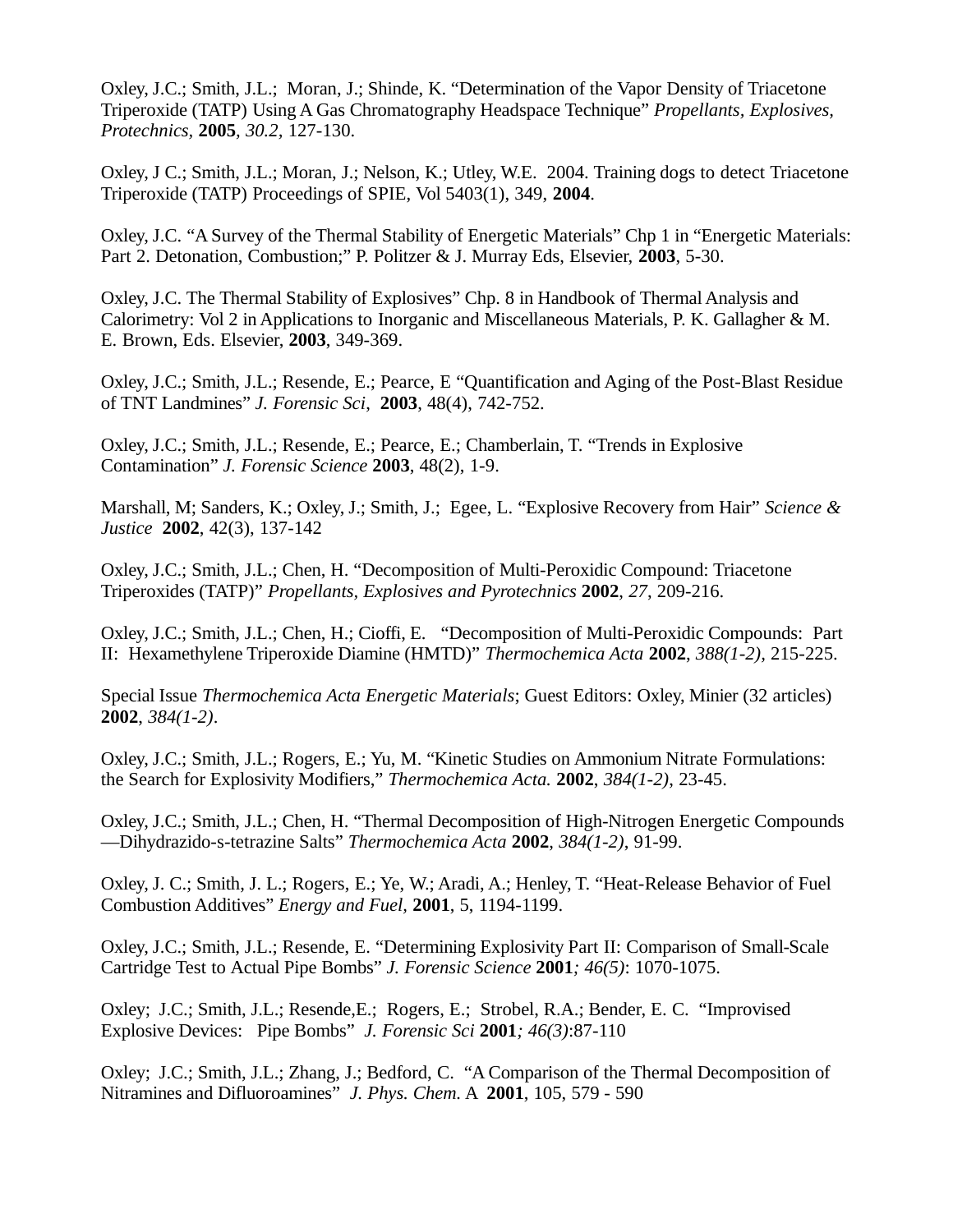Oxley; J.C.; Smith, J.L.; Zhang, J. "Decomposition of 3,6-Substituted s-Tetrazines;" *J. Phys. Chem.* A **2000**, 104(29), 6764- 6777.

Zhang, J.; Oxley, J.; Smith, J., Cioffi, E. "Mass Spectra of Unlabeled and Isotopically Labeled Hexamethylene Triperoxide Diamine (HMTD)" *Propellants, Explosives and Pyrotechnics, 2000, 25, 1-4.*

Oxley, J. C.; Smith, J. L.; Rogers, E.; Ye, W.; Aradi, A.; Henley, T. "Fuel Combustion Additives: A Study of their Thermal Stabilities and Decomposition Pathways" *Energy and Fuel*, 2000, 14(6), 1252-1264.

Oxley, J.C.; Smith, J.L.; Rogers, E.and Dong, X. "Gas Production from Thermal Decomposition of Explosives: Assessing the Thermal Stabilities of Energetic Materials from Gas Production Data" *J. Energetic Materials* **2000***, 18,* 97-121.

Zhang, J.; Oxley, J.; Smith, J. ;Bedford, C.; Chapman, R. "Mass Spectral Fragmentation Path-ways in Cyclic Difluoroamino and Nitro Compounds" *J. Mass Spectrometry,* **2000**, 35, 841-852.

George, V.; Jenkins, T.F; Phelan, J. M.; Leggett, D.C.; Cragin, J. H.; Webb, S.W.; Oxley, J.C.; Smith, J.L.; Berry, T.E.; Miyares, P.H. "Progress on Determining the Vapor Signature of a Buried Landmine" Proceed. 14<sup>th</sup> Annual International Symp. on Aerospace/Defense Sensing, Simulation, & Controls, April **2000**, Orlando, FL, pp 240-261.

George, V.; Jenkins, T.F; Phelan, J. M.; Leggett, D.C.; Cragin, J. H.; Webb, S.W.; Oxley, J.C.; Smith, J.L.; Berry, T.E.; Miyares, P.H. "Progress on Determining the Vapor Signature of a Buried Landmine" Proceed.  $13<sup>th</sup>$  Annual International Symp. on Aerospace/Defense Sensing, Simulation, & Controls, April 5-9, **1999**, Orlando, FL, Vol 3710, pp258-269.

Oxley, J.C.; Smith, J.L.; Rogers, E; Hamad, M.A.; Resende, E. "Small Scale Explosivity Testing" *J. Energetic Materials,* **1999**, *17(4),* 331-343.

Coburn, M.D.; Hiskey, M.A.; Oxley, J.C.; Smith, J.L.; Zheng, W.; Rogers, E. "Synthesis and Spectra of Some <sup>2</sup>H,<sup>13</sup>C, and <sup>15</sup>N Isomers of 1,3,3-Trinitroazetidine and 3,3-Dinitroazetidinium Nitrate" *J. Energetic Materials*, **1998**, *16*, 73-99.

Oxley, J.C. "The Chemistry of Explosives" Chpt 5 in "Explosives Effects and Applications" ed. Walters, B. and Zukas, J.; Springer, New York, **1998**, pp. 137-172.

Oxley, J.C. "Safe Handling of Explosives" Chpt 9 in "Explosives Effects and Applications" ed. Walters, B. and Zukas, J.; Springer, New York, **1998**, 341-380.

Oxley, J.C.; Smith, J.L.; Zheng, W.; Rogers, E.; Coburn, M.D. "Thermal Decomposition Studies on Ammonium Dinitramide(ADN) & <sup>15</sup>N & <sup>2</sup>H Isotopomers" *J. Phys. Chem,* **1997***, 101(31)* 5646-5652. **DOI:** 10.1021/jp9625063

Oxley, J.C.; Smith, J.L.; Zheng, W.; Rogers, E.; Coburn, M.D. "Thermal Decomposition Pathways of 1,3,3-Trinitroazetidine (TNAZ), Related 3,3,-Dinitrozetidinium Salts, and 15N, 13C,and 2H Isotopomers" *J. Phys. Chem A* **1997***, 101(24)* 4375-4483.

Oxley, J.C.; Smith, J.L; Rogers, E.; Dong X.X. "NTO Decomposition Products Tracked with N-15 Labels" *J. Phys. Chem.,* **1997**, 101, 3531-3536.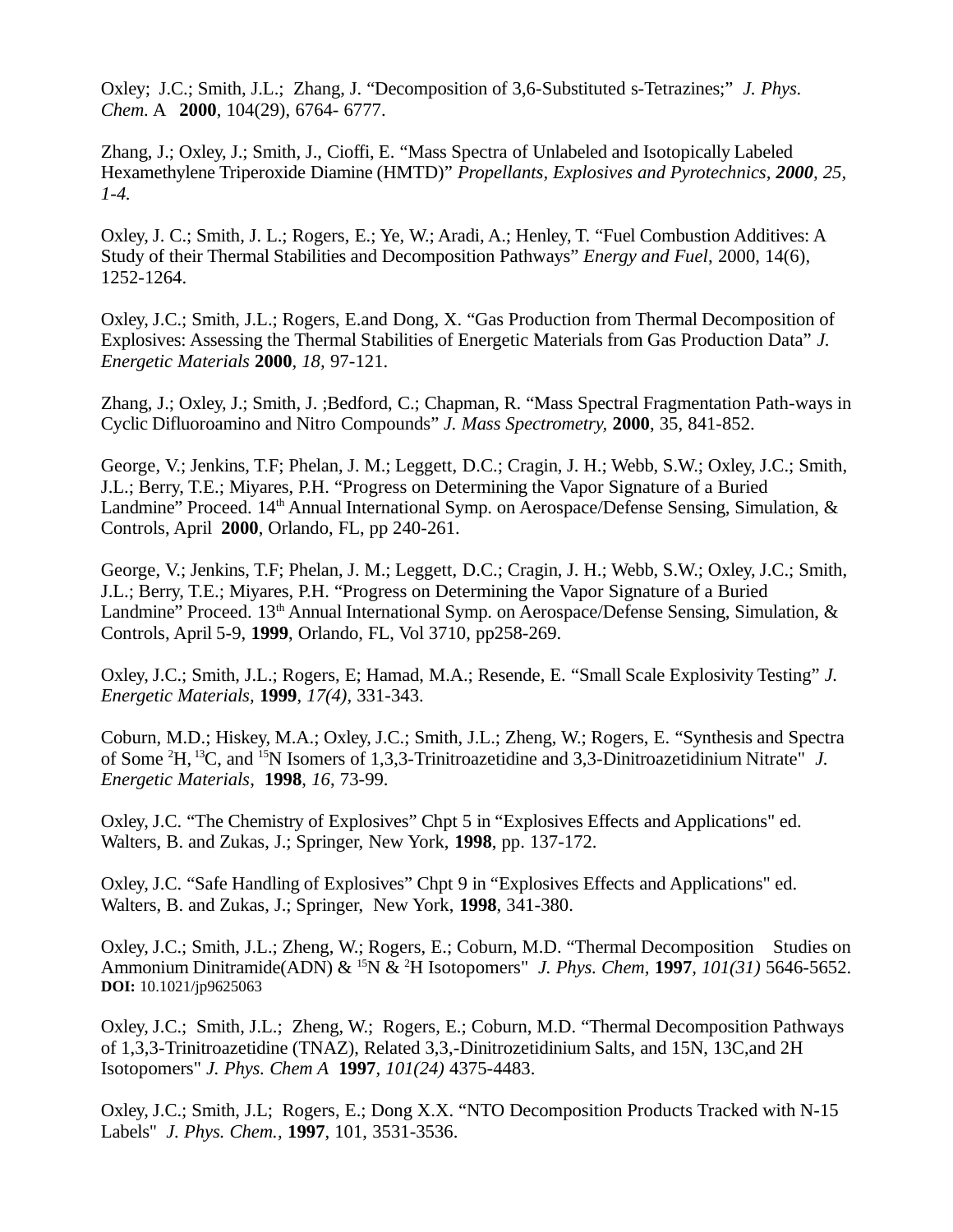Gardner, J.S.; Oxley, J.C.; Smith, J.L " Thermal Stability of a HAN-Based Liquid Gun Propellant*" J. Thermal Analysis* **1997**, *49(3)*, 1315-1319.

Zheng, W.; Dong, X.X.; Rogers, E.; Oxley, J.C.; Smith, J.L. "Improvements in Determination of Decomposition Gases from 1,3,3-Trinitroazetidine (TNAZ) and 5-Nitro-2,4,-dihydro-3H-1,2,4 triazol-3-one (NTO) using Capillary Gas Chromatography/Mass Spectrometry? *J. Chromat. Sci.*, **1997***, 35,* 478-482.

Zheng, W.; Rogers, E.; Coburn, M.D.; Oxley, J.C.; Smith, J.L. "Mass Spectral Fragmentation Pathways in 1,3,3-Trinitroazetidine *J. Mass Spectrometry*, **1997**, *32*, 525-532.

Gardner, J.S.; Oxley, J.C.; Smith, J.L.; Roger, E.; Yeager, K; Zheng, W. "Microcalorimetry Studies on HAN-Based Liquid Propellant," Proceed. JANNAF Propulsion Systems Hazards Subcommittee, Hunsville, AL 1997.

J.C. Oxley; J.L. Smith; K.E.Yeager; E. Rogers; X.X. Dong "NTO Decomposition Studies" in *MRS Decomposition, Combustion, & Detonation Chemistry of Energetic Materials* editors Brill, Russell, Tao, Wardle, **1996**, 135-142.

Oxley, J.C.; Smith, J.L.; Ye, H.; McKenney, R.L.; Bolduc, P.R. "Thermal Stability Studies on Homologous Series of Nitroarenes" *J.Phys.Chem*, **1995**, *99*, 9593-9602.

Oxley, J.C.; Smith, J.L.; Zhou, Z.; McKenney, R.L. "Thermal Decomposition Studies on NTO and NTO/TNT" *J.Phys.Chem*, **1995**, *99*, 10383-10391.

Oxley, J.C.; Smith, J.L.; Yeager, K.E.; Coburn, M.D.; Ott, D. "Synthesis of <sup>15</sup>N-Labeled Isomers of 5-Nitro-2,4-dihydro-3h-1,2,4-triazol-3-one (NTO)" *J. Energetic Materials* **1995**, *13(1&2)*, 93-105.

Oxley, J.C.; Smith, J.L.; Valenzuela, B. "Ammonium Perchlorate Decomposition: Neat and Solution" *J. Energetic Materials* **1995**, *13(1&2)*, 57-91.

Goldfarb, I.J.; Feng, H.; Oxley, J.C. "An improved DSC glass sample container technique" Thermochimica Acta, **1996** 275 (1), 139-147.

Oxley, J.C.; Kooh, A.; Szeckeres, R.; Zheng, W. "Mechanisms of Nitramines Thermolysis" *J.Phys.Chem.* **1994**, *98*, 7004-7008. DOI**:** 10.1021/j100079a019

Oxley, J.C.; Smith, J.L.; Valenzuela, B. "Ammonium Perchlorate Thermal Decomposition: Neat and Solution" Proceeding of 23nd NATAS Conf.; Toronto, ON; Sept. 1994.

Oxley, J.C.; Smith, J.L.; Wang, W. "Compatibility of Ammonium Nitrate with Monomolecular Explosives, Part I" *J.Phys.Chem.* **1994**, *98*, 3893-3900.

Oxley, J.C.; Smith, J.L.; Wang, W. "Compatibility of Ammonium Nitrate with Monomolecular Explosives, Part II: Nitroarenes" *J.Phys.Chem.* **1994**, *98*, 3901-3907.

Oxley, J.C. "Non-Traditional Explosives: Potential Detection Problems" *Terrorism and Political Violence* **1993**, *5(2)*, 30-47.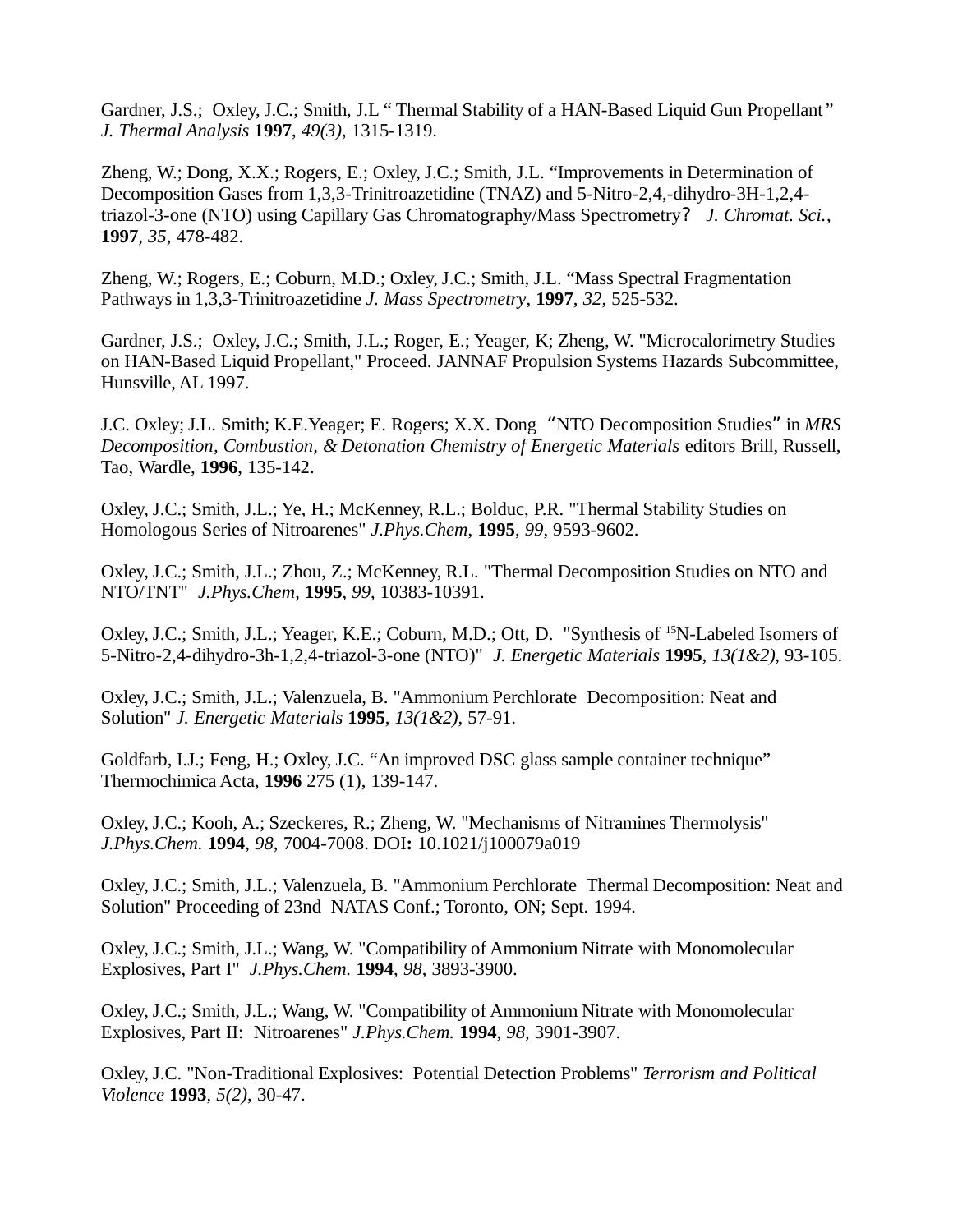Wang, W.; Oxley, J.C.; Smith, J.L.; Gilson, N.S. "Thermal Compatibility of Ammonium Nitrate Mixtures with Energetic Organic Species" Proceed.22nd NATAS Conf.; Denver, CO. Sept. 1993.

Oxley, J.C.; Smith, J.L.; Ye, H.; Wang, J.; Feng, H.; McKenney, R.L.; Bolduc, P.R. "Thermal Stability Studies on Nitroarenes" Proceed. 10th International Detonation Symposium; Boston, MA. July, 1993.

Oxley, J.C.; Smith, J.L.; Askins, J. A.; Gilson, N. S.; Feng, H.; Banks, M.; and Gardner, J.S. "Thermal Stability Analysis of HAN-Based Liquid Gun Propellants," Proceed. JANNAF Propulsion Systems Hazards Subcommittee, Fort Lewis, WA, May 11-13, 1993.

Oxley, J.C.; Kooh, A.B.; Szekeres, R.; Zheng,W. "Mechansims of Nitramine Thermolysis" Proceedings of ADPA Energetic Materials Technology, Oct. 4-7, 1992, New Orleans.

Oxley, J.C.; Olson, D.B.; Sandstrom, F. "NMIMT Hazard Testing Capabilities" Proceed. of 21nd NATAS Conf.; Atlanta, Sept. 1992.

Oxley, J.C. "Cook-off: Small-Scale Thermal Hazards Analysis" 1992 JANNAF Propulsion Systems Hazards Subcom. Mtg. Cookoff Workshop; Silver Springs, MD, May, 1992

Oxley, J.C.; Kaushik, S.M.; Gilson, N.S. "Ammonium Nitrate Explosives-- Thermal Stability and Compatibility on Small & Large Scale" *Thermochem. Acta* **1992**, *212*, 77-85.

Oxley, J.C. Hiskey, M.A., Naud, D.; Szekeres, R. "Thermal Decomposition of Nitramines: Dimethylnitramine, Diisopropyl-nitramine, and N-Nitropiperidine" *J. Phys. Chem.* **1992**, *96*, 2505- 2509. DOI: 10.1021/j100185a023

Oxley, J.C.; Kaushik, S.M.; Gilson, N.S. "Thermal Stability and Compatibility of Ammonium Nitrate Explosives on Small and Large Scale" Proceeding of 20th NATAS Conf.; Minneapolis, MN, Sept. 1992.

Oxley, J.C. "Explosives Detection" *SPIE* San Diego, July **1992**

Minier,L.; Brower,K.; Oxley J.C."The Role of Intermolecular Reactions in Thermolysis of Aromatic Nitro Compounds in Supercritical Aromatic Solvents" *J.Org.Chem.* **1991**, *56*, 3306-3314. DOI**:**  10.1021/jo00010a025

Oxley, J.C.; Kaushik, S.M.; Gilson, N.S. "The Effect of Anions on the Thermal Stability of Ammonium Nitrate Formulations" ADPA Intn'l Symp. Compat. Plastics & Other Mat Explosives, Propellants, Pyrotechnics & Proc. Expl, Prop.& Ingred, San Diego, Ap '91.

Hiskey, MA; Brower, KR.; Oxley J "Thermal Decomposition of Nitrate Esters" *J. Phys. Chem.* **1991**,*95*, 3955-3960. **DOI:** 10.1021/j100163a013

Hiskey, M.A.; Hatch, M.J.; Oxley, J.C. "Nitrato Amine Nitrates: Nitrate Ester Explosives with Reduced Impact Sensitive" *Propellants, Explosives, Pyrotechnics* **1991**, *16*, 40-42.

Minier, L.; Oxley J.C. "Thermolysis of Nitroarenes: 2,2',4,4',6,6'-Hexanitrostilbene" *Thermochem. Acta* **1990**, *166*, 241-249. doi:10.1016/0040-6031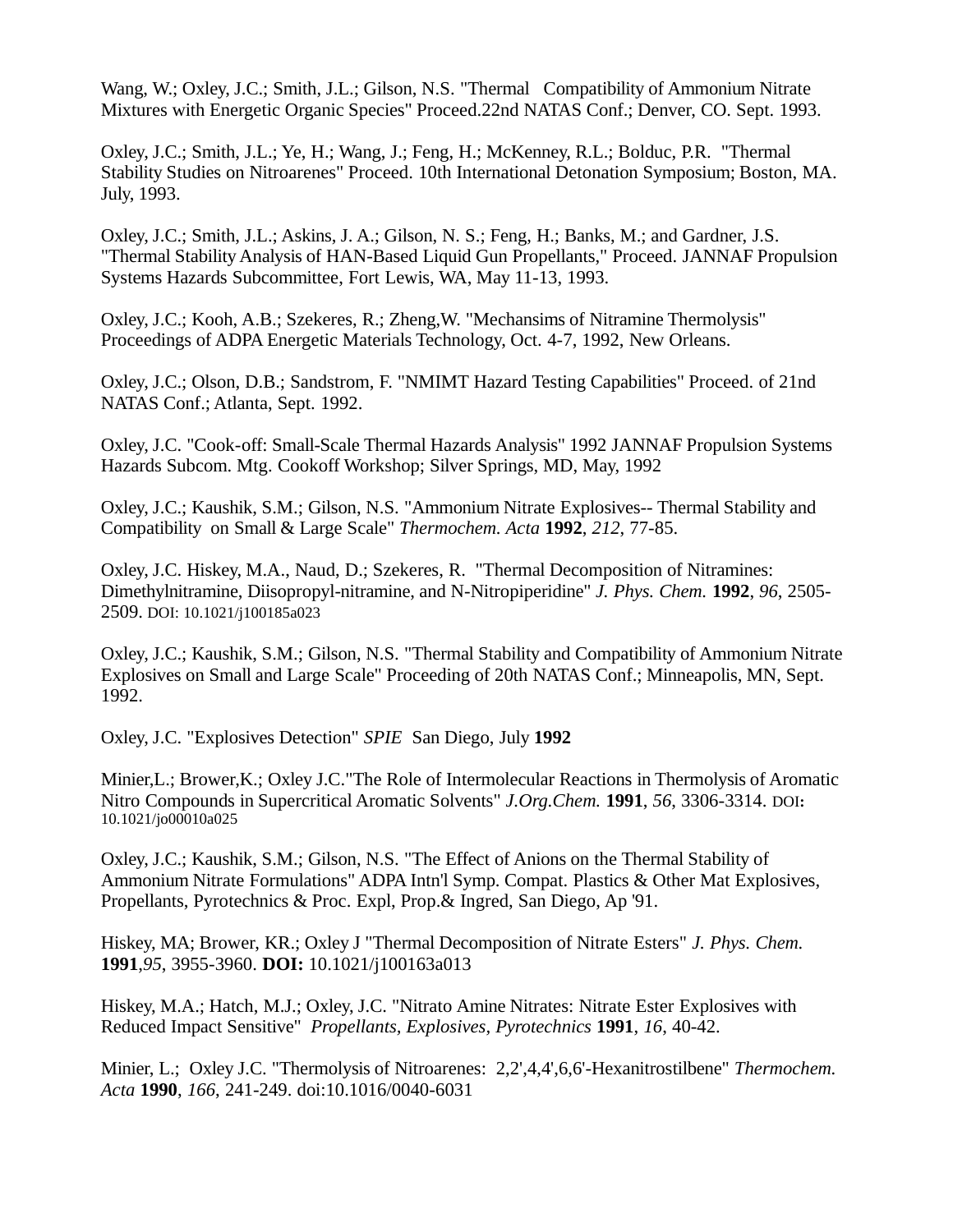Baer, B.J.; Oxley, J.C.; Nicol, M. "The Phase Diagram of RDX (Hexahydro-1,3,5-Trinitro-s-Triazine) under Hydrostatic Pressure" *High Pressure Research* **1990**, *2*, 99-108,

Hiskey, M.A.; Oxley, J.C. "A New Synthetic Route to Nitrate Esters" *J. Energetic Materials* **1989**, *7(3)*, 199-205.

Oxley, J.C.; Kaushik, S.M.; Gilson, N.S. "Thermal Decomposition of Ammonium Nitrate Based Composites" *Thermochem.Acta* **1989**, *153*, 269.

Brower, K.R.; Oxley, J.C.; Tewari, M.P. "Homolytic Decomposition of Ammonium Nitrate at High Temperature" *J. Phy. Chem.* **1989**, *93*, 4029-4033

Nicol, M.; Baer, B.J; Oxley, J.C. "Raman Spectroscopy of High Explosives at High Hydrostatic Pressures Used to Detect Phase Transition of RDX (Hexahydro-1,3,5-Trinitro-s-Triazine)" ADPA proceedings October, 1989.

Minier, L.M.; Oxley J.C. "Thermolysis of Nitroarenes: 2,2',4,4',6,6'- Hexanitrostilbene" Proceed. of 18th NATAS Conf.; San Diego, Sept. 1989

Nicol, M.; Oxley, J.C.; Baer, B.J "Phase Diagram of RDX(Hexahydro-1,3,5- Trinitro-s-Triazine) at High Pressures and Temperatures" ARART proceedings, Aug. 1989.

Oxley, J.C.; Brower,K.R.; Tewari, M.P. "The Thermal Decomposition of Energetic Nitrate Salts" 1988 JANNAF S&EPS Mtng, Monterey, May 23-27, 1988.

Oxley, J.C.; Kaushik, S.M.; Gilson,N.S. "Thermal Hazards Analysis of Ammonium Nitrate-Based Composites", paper 15, 17th NATAS Conf., Orlando, Oct. 9-12 1988.

Oxley, J.C; Brower, K.R."Thermal Decomposition of Hydroxylamine Nitrate" *SPIE* **1988**, *872*, 63-9

Oxley, J.C.; Perkins, W.D. "Use of a CIR Cell for Analysis of Aqueous Partially Hydrolyzed Polyacrylamide solutions by FT-IR Spectroscopy'" Perkin-Elmer Infrared Bulletin 113, July 1986.

Oxley, J.C.; Perkins, W.D. "Utilization of a circular cell for the analysis of partially hydrolyzed aqueous solutions of polyacrylamides by Fourier-transform infrared spectrometry" Analusis **1987**, 15(10), XLI-XLIV.

Martin, D.F.; Oxley, J.C.; Lim H.T. "Enhanced Recovery of a "J" Sand Crude Oil With a Combination of Surfactant and Alkaline Chemicals," SPE 14293, presented at 60th Ann. Tech. Conf.& Exhibit., Las Vegas, Sept. 22-25, 1985.

Martin, F.D.; Oxley, J.C. "Effects of Various Alkaline Chemicals on Phase Behavior of Surfactant/Brine/Oil Mixtures," paper SPE 13575, presented at the Intl. Symp. on Oilfield & Geothermal Chemistry, Phx., Apr. 9-11, 1985.

Martin F.D.; Hatch, M.J.; Abouelezz, M.; Oxley, J.C. "Modified Acrylamide Polymers for Enhanced Recovery of Crude Oil, National American Chemical Society Meet, Philadelphia, August 25-27, 1984.

Legzdins, P.; Martin, J.T.; Oxley, J.C., "New Organometallic Hydrido Nitrosyl Complexes of Tungsten." *Organometallics*, **1985**, *7*, 1263-1271.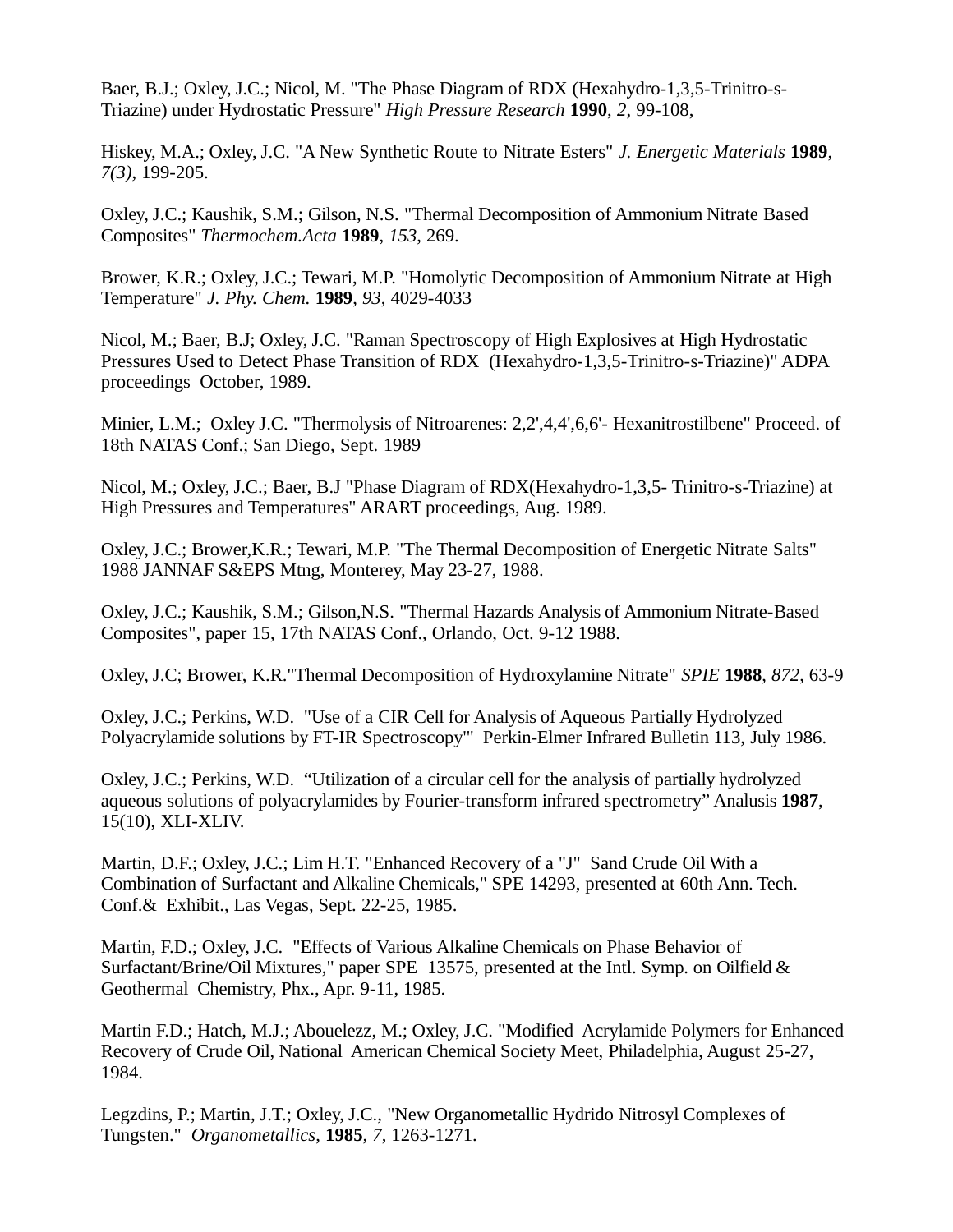Legzdins, P.; Oxley, J.C. "Mono- and Bi-metallic Dinitrosyl-molybdenum Complexes." *Inorganic Chemistry* **1984**, *23*, 1053-1059.

Oxley, Jimmie C.; Toppen, David L. "Kinetics and mechanisms of reactions of water-soluble ferriporphyrins. 3. Ascorbic acid reduction of the [5,10,15,20-tetrakis(4-N-methylpyridyl)porphine] iron(III)-histidine system" *Inorganic Chemistry* **1978**, 17(11), 3119-23.

## **UNITED STATES PROVISIONAL PATENT**

J Oxley; J Smith; J Canino "Non-Detonable Explosive or Explosive-Simulant Source" US 9,784,723 B1 Oct. 10, 2017

### **Invited Lectures**

JANNAF Difficulties in Analyzing Peroxide Explosives Dec 5, 2017 Why Study Energetic Materials; Texas Tech University, Nov 13, 2017 How to Detect HME CBRNE International Conference Lyon, Fr May 29-June 2, 2017 Explosive Analysis American Society for Clinical Laboratory Science Central New England May 9- 11, Providence, RI Perspectives on checkpoint security" ADSA15; Boston, MA Nov 15, 2016 What the DHS-CoE does for Law Enforcement; 2016 Texas Special Response Team Conf.; Austin, TX, Oct 4, 2016 Research into Improvised Explosives (HME) 5<sup>th</sup> Australian Symposium Energetic Materials, Adelaide, AU, Sept 27-29, 2016 International Association of Bomb Technicians & Investigators, Halifax, CA July 18-22, 2016 Weslayan University April 29, 2016 US Coast Guard Academy"Energetic Materials Research at URI" New London, CT, Jan 21, 2016 International Association of Bomb Technicians & Investigators, Hershey, PA June 12, 2015 Thermal Stability and Chemistry of Difficult Energetic Materials" New Trends in Research Energetic Materials; Pardubice, CZ, April 11, 2015 JANNAF Dec 10, 2014 Academic Research to Real Life Application ABQ 7 th Annual CBRNe Convergence Oct 28-30 2104, NY, NY Recognizing Improvise Drug vs Explosive Labs, 23rd Annual Haz-Mat Training Conf. Sept 18, 2014, Plymouth, MA Energetic Materials Needs and R&D Goals GRC June 2014, ME Plenary Lecture: "Explosive Detection: How We Got Here and Where are We Going?" International Symposium on Chemical Propulsion & Energetic Materials June 2-6 2014; Poitiers, FR "URI Explosive Research" Ludwig-Maximilian University of Munich: June 2, 2014 "The Explosive Threat" McCabe Lecture Springfield College, MA April 2, 2014 Alpha Chi Sigma "Explosive Studies for Safety & Security" Oct. 26, 2013; URI ADSA (Algorithm Development for Security Applications Workshop), "Addressing Issues with Sample Collection" Oct, 22, 2013; Boston CT Valley ACS "Explosive Research for Safety and Security" Oct 17, 2013 ISADE "The Explosive Threat: Is there Something New Under the Sun?" Oct 8, 2013 Den Haag, Netherlands FACSS/SciX "Taming the Peroxide Explosives and Other HME;" Milwaukee; Oct 2 2013 IABTI Regional Meeting; "Explosive Short Course" Colorado Spring; CO Sept 17, 2013 Clinical Lab Science Convention; Providence, May 4, 2011 Wheaton College Chemistry Seminar April 6, 2011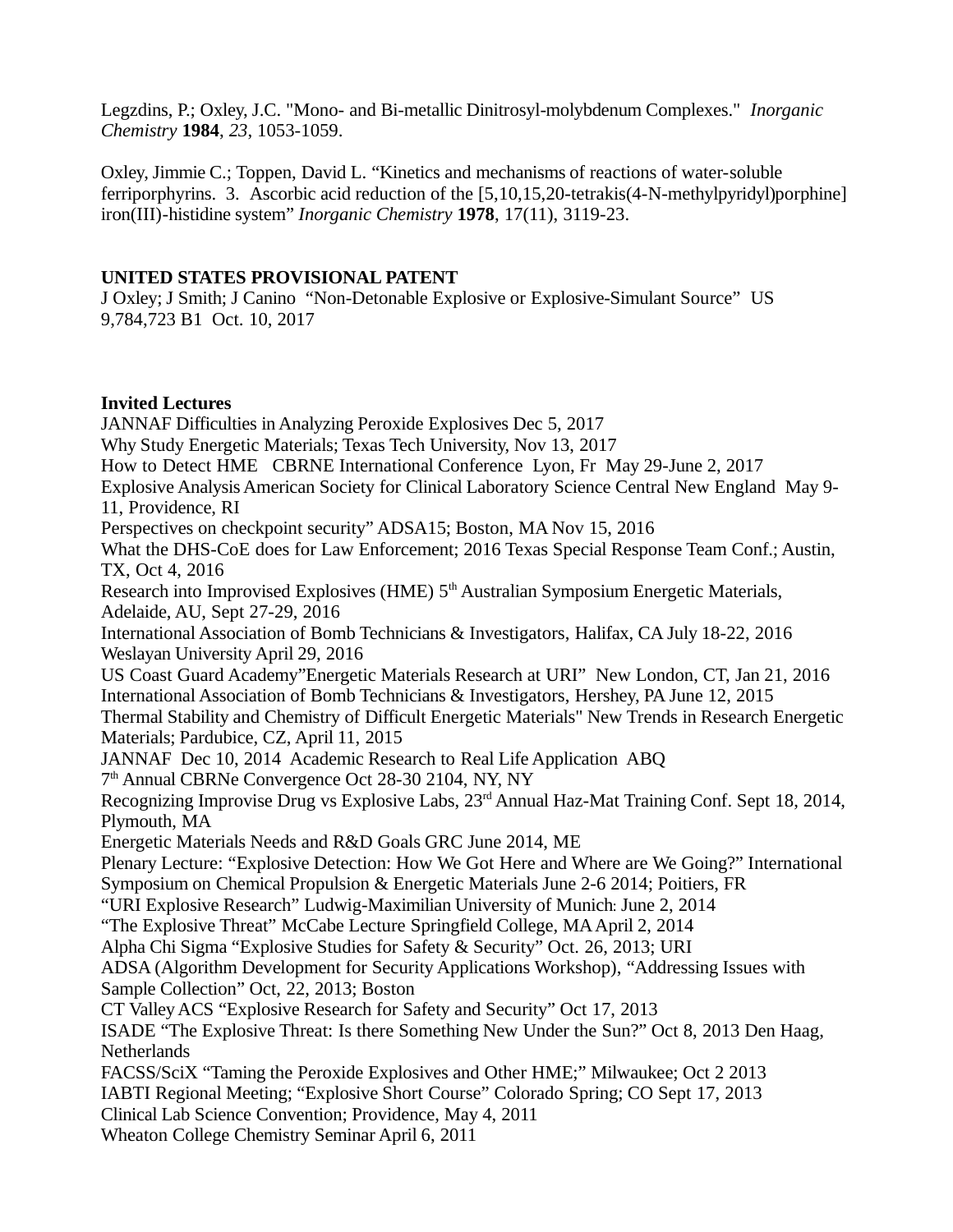DHS University Summit April 1, 2011 MIT Lincoln Labs Feb 24, 2011 Los Alamos National Lab Feb. 2, 2011 Warwick Rotary Club Warwick RI Jan 6, 2011 CSHEMA Reactive Chemicals Webinar Jan 19, 2011 URI Explosive Research for Safety and Security; Grand Challenge Course Dec. 9, 2010 IEEE Tutorial on the Explosive Threat; Waltham, MA Nov. 9, 2010 Soc Experimental Mechanics IMPLAST 2010 Blast Mitigation Workshop; Prov., RI Oct 14, 2010 What & Where to Look ; Oakland University, Chemistry, Dept. Detroit, Sept 29 2010 Overview of DHS Center of Excellence; Texas Tech, Chemistry; Lubbock, TX; Oct 27 2010 ½ tutorial for UnderSecretary Tara O'Toole, Washington, DC June 11, 2010 1 day Tutorial TSA Bomb Appraisal Officers; Charlotte, NC, Jun 3, July 15, Aug 12, Sept 16, 2010 ALERT Safety Symposium all day on web from URI April 30, 2010 Pre- and Post-Blast: What to Look For, What to Look With, Am. Assoc of Forensics Scientists, Seattle, Feb 23, 2010 RI Emergency Management Advisory Council; URI Feb 9, 2010 DHS Center of Excellence: an Overview; URI Foundation Board, Jan 30, 2010 "Security: What More Can We Do?"Delta Airline; URI Jan 29, 2010 "DHS Center of Excellence" Homeland Security Science & Technology Advisory Committee, Wash DC, Jan 28, 2010 Studying Energetic Materials for Safety & Security; Miami, Florida International U, Jan 14, 2010 Peroxide Explosives—Hazards & Remedies; Tel Aviv, Dec 9, 2009 HME—Old Explosives, New Applications, Tel Aviv, Dec 8, 2009 26 Characteristic Signatures of VBIEDs Interagency Standoff Explosives Detection & Defeat Working Group, Wash DC, Nov 3, 2009 Research in Safety and Security, Newark, U Delaware. Nov 2, 2009 Developing Small-Scale Tests to Predict Explosivity; Sept 21, 2009 NATAS Lubbock Tx "Explosive Threat; Massachusetts Assoc Hazardous Materials Techs Sept 17, 2009 Plymouth MA "IED Overview" & "Uses of hair as forensic evidence" International Crime Scene Conference July 15-17, 2009, London, UK "The IED Threat: What to Look for and What to Look with" National UASI (Urban Areas Security Initiative) Conference; Charlotte; June 10, 2009 "Center of Excellence in Explosives, Detection, Mitigation, & Response & Characterization" URI Research Seminar Series; June 5, 2009 Toward a Comprehensive Approach to Counter-IED; HME Working Group 29 Palms Marine Base; May 19, 2009 "Explosives Research at URI" Brown University, Ap 9, 2009 "Explosive Research at URI " Aberdeen, MD; ABL, Ap 21, 2009 Explosive Residue, Pittcon Mar 11, 2009 DHS University Summit Mar 18, 2009 "Studying Energetic Materials from Safety to Security;" Royal Society of Chemistry-US, NYC; Nov. 22, 2008 "The Evolving Explosives Threat and the DHS Center of Excellence in Explosives" US Army, Aberdeen Proving Ground, April 28, 2009 "Center of Excellence Projects" Brown University; April 9, 2009 "Detecting Traces from Improvised Explosives Devices" Pittcon; Chicago, March 11, 2009 "The Explosive Threat" keynote, Israel First International Symposium on Improvised Explosive, May 18-22, 2008 4 lectures DHS University Summit March 18,19, 2008 St. Petersburg, Russia NATO "What's Special about Liquid Explosives?" Oct. 15-19, 2007 Northeastern University "Introduction to Explosives;" Nov. 14, 2007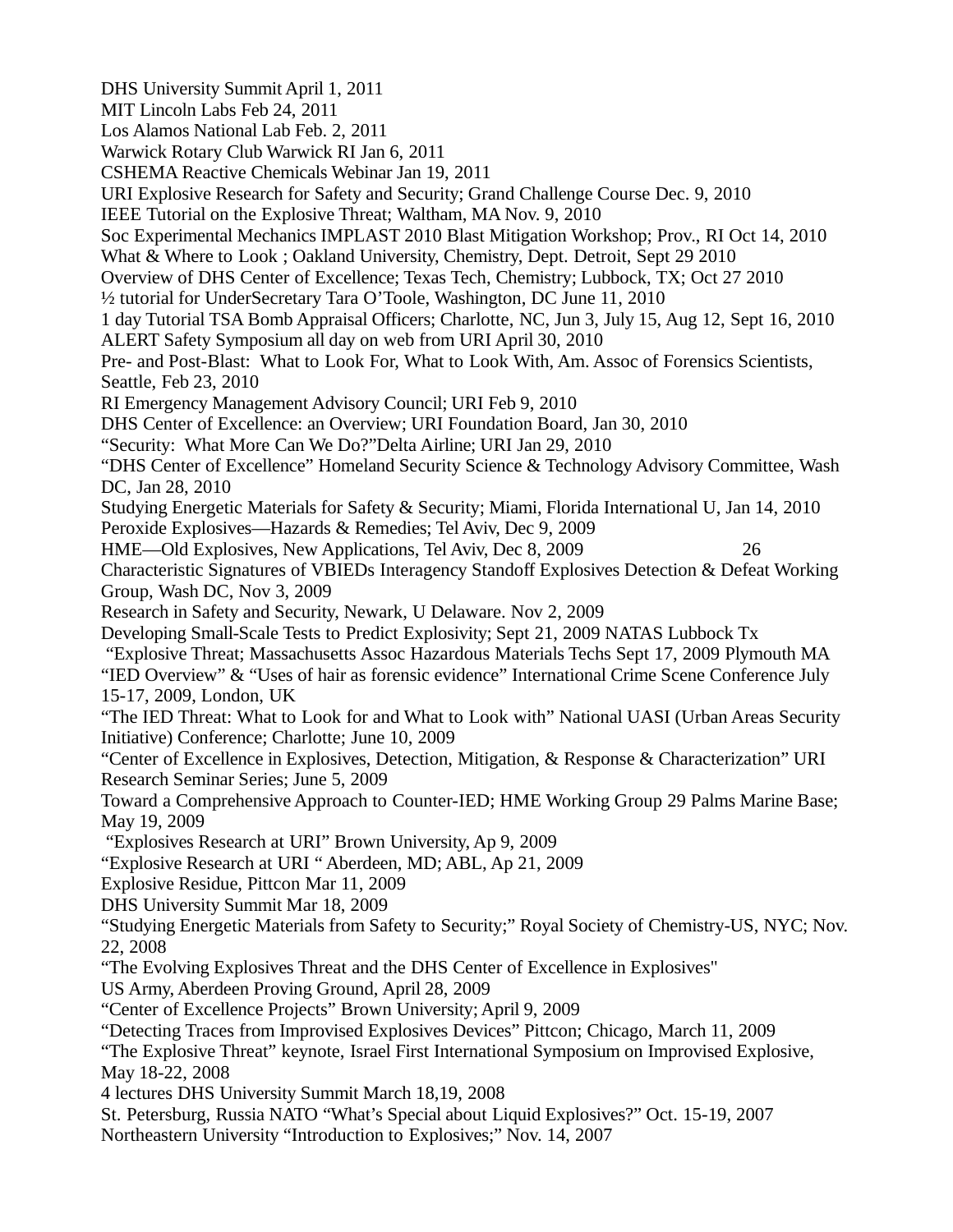Beijing, China National & Chinese Academies of Engineering "Protecting Against Terrorist Bombings—Precursor Control" Nov. 4-8, 2007

RI National Guard: "Introduction to Explosives" Oct 19, 2006; Cranston, RI

URI Alumni "Energetic Materials research at URI" NY, NY Sept. 14, 2006

National Security, Natural Disasters, Logistics & Transportation: "Assessing the Risks & the Responses;" Sept 25-26, 2006; Rhode Island

International Working Dogs "Peroxide Explosives" Sept 20, 2006; Rhode Island

"Thermal Decomposition Studies for Conventional & Unconventional Explosive Questions."

Heat-Flow Calorimetry of Energetic Materials Sept 12-15, 2005

Improvised Explosives; NATO Advanced Research Workshop: Detection and Disposal of Improvised Explosives; St. Petersberg; Sept. 6-11 2005.—paper presented by Herr Prof Schubert

Energetic Materials Intelligence Symposium, "Improvised Explosives" Aug. 30- Sept. 1, 2005 "Peroxide Explosives" Ben-Gurion University, Israel, June 8, 2005.

Saferstein Memorial Award Lecture, Northwestern U. March 24, 25 2005

Energetic Materials Intelligence Symposium " Forensic Issues of Explosives" September 7-9, 2004 Energetic Materials Research at URI," Hebrew University, Israel, Aug 4 2004

Gordon Research Conference on Energetic Materials "Explosive Research—Forensic Issues" Tilton, NM June 21, 2004.

"Explosions—Explosives Not Required" Canadian Explosive Research Lab; Ontario, June 10, 2004 TA Instruments Users Meeting; Feb. 2, 2004, San Antonio

Explosive Analysis—Training for U.S. Customs Laboratory; Las Vegas, NV; Feb. 23-24, 2004; Aug 10-11, 2004

Critical Incident Response Technical Support for Bomb Squads; Philadelphia, PA Jan. 14, 2003.

Golden CO Explosive Short Course; Oct 16-18, 2002; Oct 14-16 2003; Oct 12-15, 2004

URI Explosive Short Course, May 13-15; 2003; May 11-13, 2004; 2005; 2006; 2007; 2008; 2009; 2010; 2011; 20012

Holy Cross College; Nov. 1, 2002

NATAS North America Thermal Analysis Society, Plenary Lecture "Thermal Stability;" Sept. 25, 2002

NATAS Short Course Aug 2003; 2005; 2006; 2007; 2008; Sept 2009 (Lubbock, TX); Aug 10 2012 (Orlando, FL); Aug 4 2013 (WKU, Kentucky)

"Instrumental Analysis of Explosives and Explosive Residues" FBI Quantico, VA Jan. 29-Feb.3, 1995; May 18, 1996; May 17, 1997; May 6-8, 1998; May 7,1999; May 8, 2000; May 6, 2002; April 19, 2004; Aug, 14, 2006"Peroxide Explosives" International Workshop on the Forensic Aspects of Peroxide Explosives" Dec. 5, 6 2001 Fort Halstead, UK.

"The Forensic Examination of Explosives" St. Anselm's College, NH; Oct. 12, 2001

"Forensic Examination of Pipe Bombs" TWGFEX  $1<sup>st</sup>$  Annual Meeting; Orlando, FL; 8/15/01

"The Forensic Examination of Explosives" Rhode Island College, RI: Feb. 9, 2001

"An Overview of Forensic Investigations" Hood College, MD; Oct.24, 2000

"Availability and Analysis of Explosive Residue" ACS National meeting Explosive Symposium, Washington, D.C. Aug. 22, 2000.

Oxley, J.C. "A Parametric Study of Pipe Bombs" presented at the International Workshop on Forensic Aspect of Low Explosive Devices, Fort Halsted, UK Feb. 9-10, 2000.

"Safe Handling of Energetic Materials" System Safety Society; Pawtucket, RI; Nov. 3, 1999.

"Thermal Stability of New Nitramine and Difluoramine Explosives" Sandia NL; Albuquerque, NM; Nov. 23, 1998.

"Thermal Stability of New Nitramine and Difluoramine Explosives" Naval Surface Weapons Lab; China Lake, CA; Oct. 5, 1998.

"The Thermal Analysis of Energetic Materials," plenary lecture, NATAS, Toronto; 9/13/98

"The Study of Energetic Materials," Chem. Dept. Georgia Institute of Tech., Sept. 10, 1998.

"The Study of Energetic Materials," Chem. Dept. Arizona State U., Sept. 8, 1998.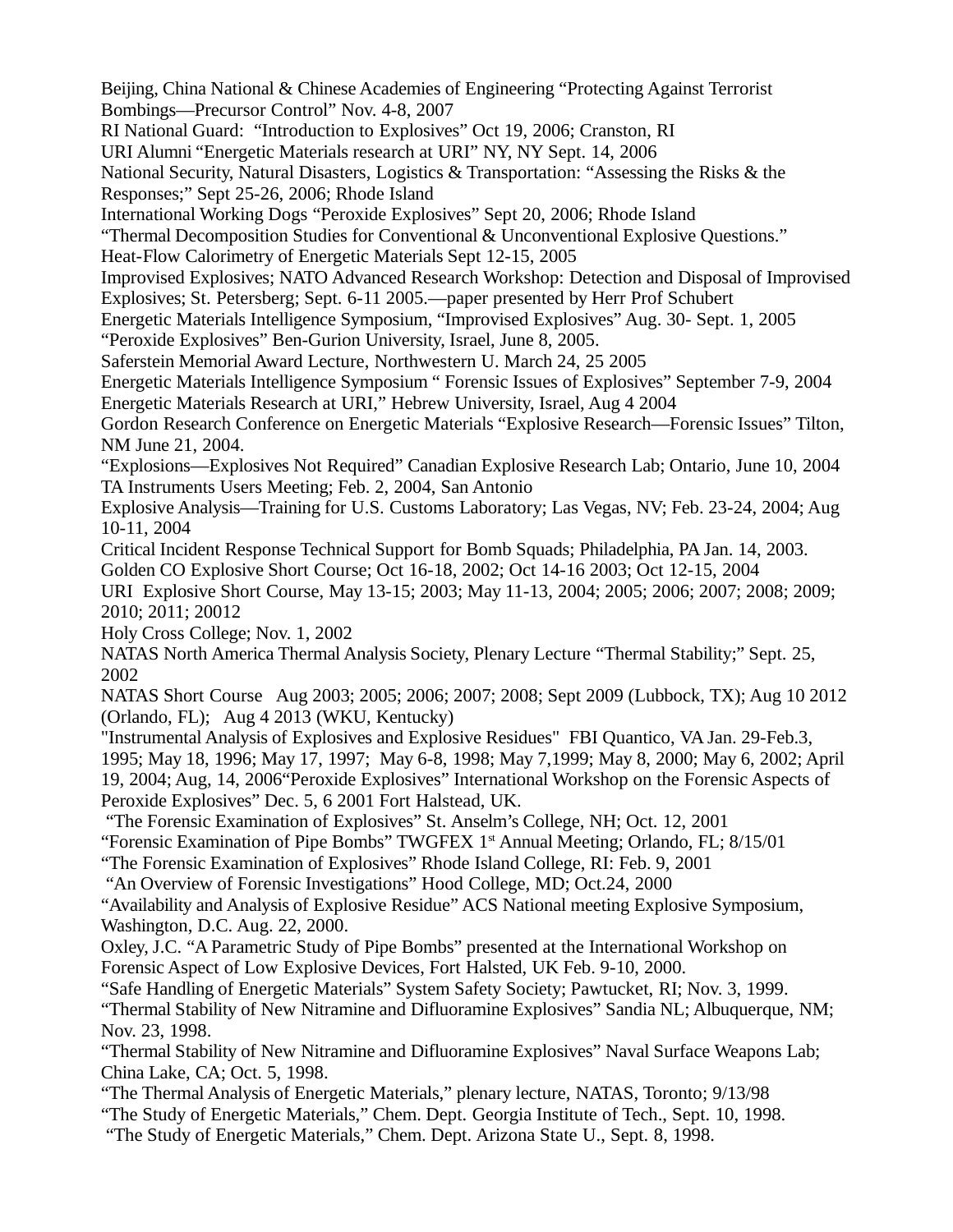"Explosives: Their Properties and Performance" Defence Research Agency, UK, July 13, 1998. Explosives & Explosive Detection; IEEE Explosive Detection Class; March 27, 1997; Boston. "The Basics of Explosives"; Feb. 21, 1997; Mechanical Engineering Dept; U of Utah.

Ammonium Dinitramide Decomposition Mechanisms; Feb. 20,'97; Thiokol; Brigham City, UT "Decomposition of Ammonium Dinitramide" Energetic Materials, Dec. 3-6, '96, Annapolis, MD.

"A Scientist s Brush with the Media Keynote, ACS Science Reporters Workshop; Oct.19, 1996.

"Explosives in Landmine Use" MIT Working Group Aug. 26-31, 1996.

"Studies on Ammonium Nitrate" Army Research Lab, Aberdeen, MD; Jan. 3, 1996

"Thermal Decomposition Studies of Ammonium Nitrate" McGill University; Nov. 22,1995

"Terrorist Threats" JASON group MITRE, La Jolla, CA; July 12, 1995.

"Solution-Phase Decomposition of Nitrogenated Energetics," Ethyl; Richmond, Aug.15, 94. Gordon Conf. on Energetic Materials; "Thermal Decomposition of Nitroarenes," NH; June 1994. "Thermal Hazards Research: an Overview of RCEM Projects;" Sandia National Lab, Ap 22, 94.

Shock, Mechanical, & Thermal Initiation-to-Detonation Workshop "Thermal Decomposition Mechanisms," Los Alamos, NM; Nov.16-18, 1993.

Lecturer: Computational Mechanics Workshop, "Explosives Technology"; Oct. 18-19, 1993; Oct. 1991; Santa Fe.

Fraunhofer Institute fur Chemische Technologie "Thermal Decomposition of Nitroarenes;" 9/1/93.Karlsruhe, Germany.

1993 Europto International Symposium on Substance Identification Technologies; October 4, 1993; Innsbruck, Austria. 37

Los Alamos National Laboratory: Team 1; "Thermal Decomposition of Nitroarenes," Mar. 12, 1993; Los Alamos, NM.

University of California, Los Angeles, High Pressure class, "Fundamentals of Explosives;" Nov. 9,11,1992. Los Angeles.

Los Alamos National Lab: "Thermal Decomposition of Energetic Materials"; Nov. 10, '92; Los Alamos, NM.

U. of New Orleans, Chemistry Dept; Thermal Decomposition of Energetic Materials; 10/2/92; New Orleans, LA.

1992 Annual Meeting of Optical Society of America, Fundamental and Applied Spectroscopy,

Technical Group Mtg. "Explosive Detection"; Sept. 23, 1992; Albuquerque, NM

NATAS Thermal Hazards Symp.; September 13-16, 1992; Altanta, GA.

Symposium on Technology and Terrorism, National Strategy Information Center; Aug. 25-27, 1992; St. Andrews, U.K.

JANNAF Propulsion Systems Hazards, Cookoff Symp, Ap27-May 1, 1992, Silver Spring, MD National Energetic Materials Workshop & Study Group U.S. Department of Transportation, April 14-17, 1992, Avalon, NJ.

DOD Workshop on the Fundamental Physics & Chemistry of Combustion, Initiation, & Detonation of Energetic Materials "Thermal Decomposition of Nitramine" March 3-6, 1992, Los Alamos, NM. Lecturer & Organizer: Federal Aviation Assoc. Technical Center: "Introduction to Explosives" 5/91, Ocean City, NJ.

"Thermal Analysis of Energetic Materials" Los Alamos National Lab High Explosives Group, Los Alamos, NM; 2/21/91.

GRC on Energetic Materials; "Thermal Decomposition Studies" New Hampton, NH; 6/90. Regional American Chemical Soc. "An Academic Study of Ammonium Nitrate Decomposition; Salt Lake; June 1990.

Industry/University Cooperative Research Center Director's Meeting; NSF. Wash. D.C.; 1/12/90 "Thermal Hazards Analysis" IRECO; Salt Lake City, UT; Dec 15, 1989

"Thermal Hazards Analysis" Hercules Bachus; Magna,UT; Dec.14, 1989

"Thermal Hazards Analysis" Thiokol; Brigham City, UT; Dec.13, 1989

UCLA, High Pressure class, "Fundamentals of Explosives" Dec. 1988; Los Angeles, CA.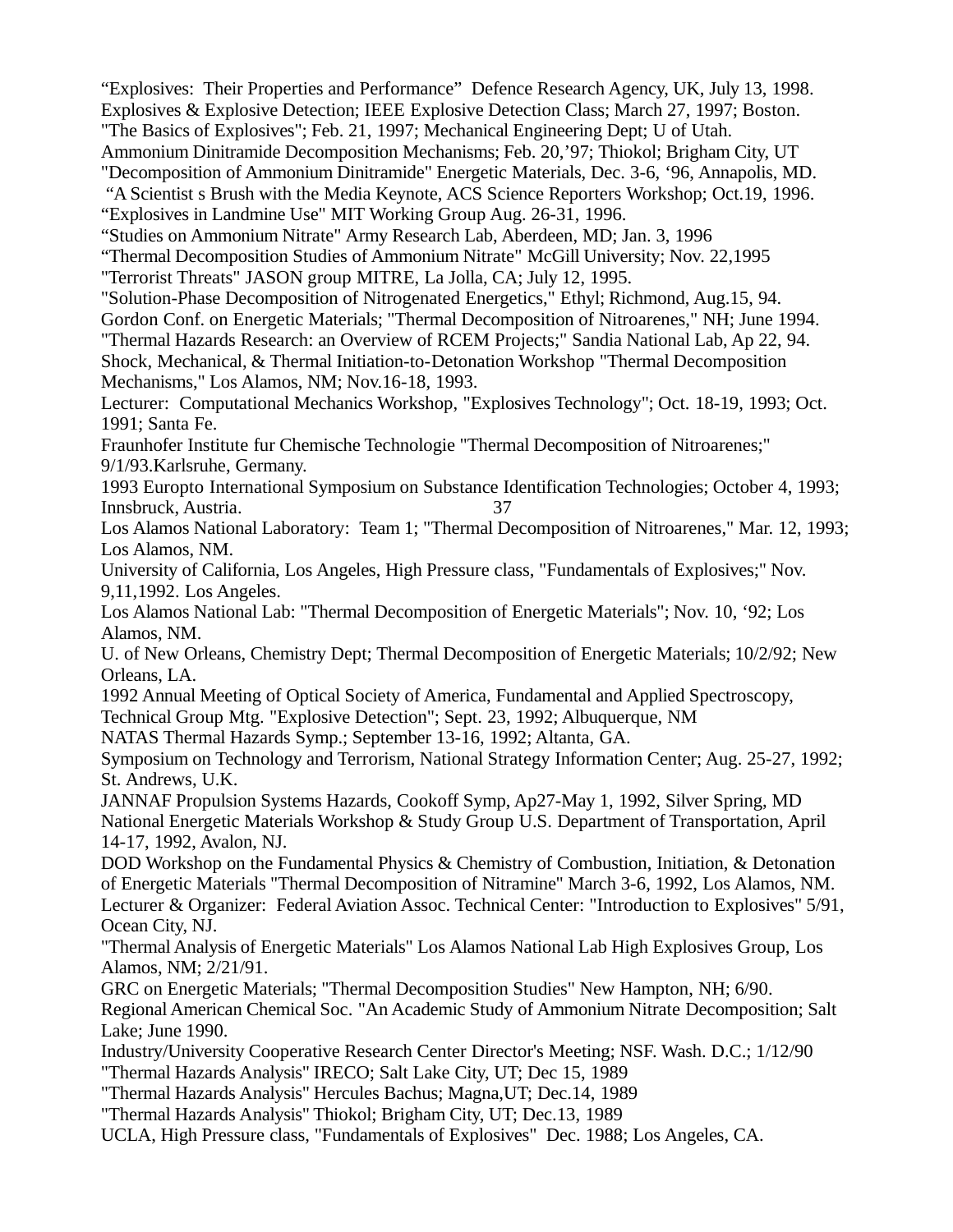"Organometallic Nitrosyl Hydrides" Chemistry Dept., University of Texas, El Paso, Oct. 19, 1984.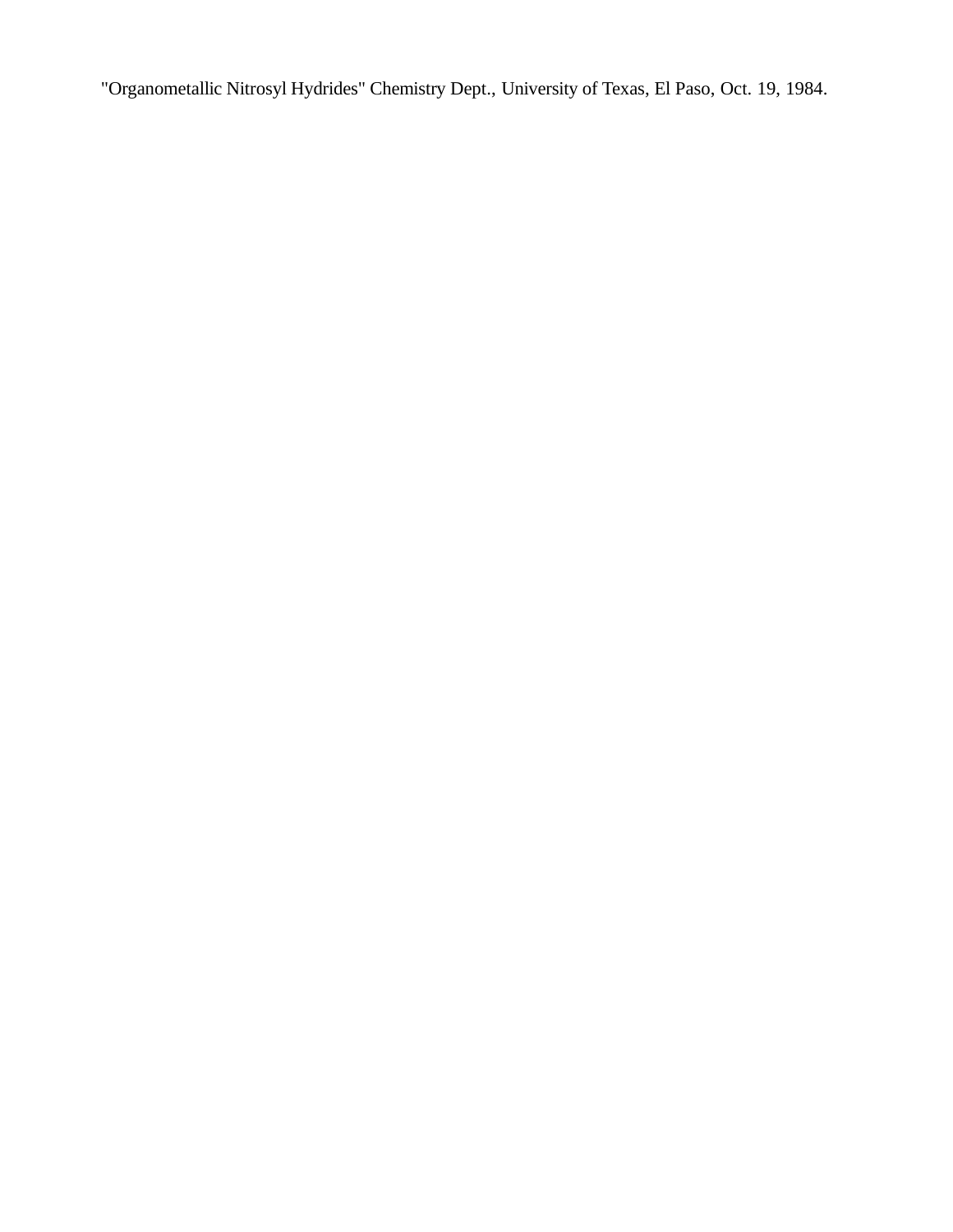# **Presentations**

ISADE "Adventures in Analyzing Peroxide Explosives" Sept 17-21, 2017; Oxford, UK "The Future of Energetic Materials" Sept 7, 2017; Bar Ilam University, Israel The Role of Thermal Analysis in Screening and Analyzing Co-crystallization of Energetic Materials NATAS "Analysis of Peroxide Explosives" Aug 7-9, 2017; U Delaware NATAS/ITAC Aug. 14-19, 2016 Iodine-Producing Pyrotechnics NITREM April 22-22, 2016 Czech Rep Ion Suppression by Acetonitrile in Mass Spectrometry TED April 4-8, 2016 Charlottesville, VA Issues in Explosive Detection: Sampling. SciX Sept 18, 2015; Providence. Peroxides and other HME; HME Working Group; Washington DC, Sept 4, 2015 Safe Handling of Highly Sensitive Energetic Materials ICT Karlsruhe, DE June 24, 2015 Fuel-Oxidizer Mixtures Thermal Behavior, (M. Donnelly) NATAS Sept 16, 2014 Santa Fe International Propulsion Symposium Colorado, CO July 13-18 2014 "Fuel-Oxidizer Mixtures: Their Stability and Burn Characteristics" International Symposium on Chemical Propulsion & Energetic Materials June 2-6 2014; Poitiers, FR "The Explosive Threat: Peroxide Explosives" International Symposium on Chemical Propulsion & Energetic Materials June 2-6 2014; Poitiers, FR Polymers for Explosive Detection and Defeat-J Oxley, J Smith, J Canino, J. Brady, S. Vadlamannati TED Conference April 8-11, 2014 ISADA: "Taming the Peroxides and Other HME" Oct 10, 2013 Den Haag, Netherlands NATAS "Thermal Impact vs Sensitivity?" Aug. 4, 2013; Bowling Green, KY "TATP Formation & Destruction" Trace Explosive Detection Ap 2013; Philadelphia TED "Adulterating Explosive Precursors," April 2012; Boston EOD HME Working Group Jan 3-6, 2012 NATAS "Gentle Destruction of TATP;" Philadelphia; Aug. 16, 2010 NATAS "Developing Small-Scale Tests to Predict Explosivity"; Sept 21, 2009; Lubbock,TX DHS/URI Detection Workshop Oct 8-9, 2009  $9<sup>TH</sup>$  International Symposium on Analysis & Detection of Explosives (ISADE), Paris France: "Explosive Residue—Forensic Evidence or Environmental Contamination?" July1-5, 2007 Office of the Secretary of Defence; Cross Pollination Workshop "Tracking Explosive Precursors" March 15, 2007 Developed & instructed courses on energetic materials safety & security for Sandia and Los Alamos National Labs, DoD Managers, Federal Aviation Administration (FAA), US Army, WES & Picatinny Arsenel; US Air Force Eglin; US Navy, Indian Head; Defense Nuclear Facility Safety Board; Central Intelligence Agency; Allied Signal; John Hopkins Applied Physics Lab; Lockheed Martin; Raytheon. The Study of Reduced-Sensitivity RDX NATAS, Aug 7-9, 2006, Bowling Green, KY Peroxide Explosives Detection and Destruction NATAS, Aug 7-9, 2006, Bowling Green, KY Blast Injury Testing Conference, "Characterizing Pipe Bombs" Aug.31-Sept 1, 2004 Explosives in Hair; International Symposium Analysis & Detection of Explosives; Ottawa, ON June 7-10, 2004 "Decomposition of TNT in Soil" Battelle Sustainable Range Manat, Jan 7, 2004; New Orleans SPIE "Hair as Forensic Evidence" April 13, 2004 Orlando, FL SPIE Training Dogs to Detect TATP April 14, 2004, Orlando, FL Hair as Forensic Evidence, TWGFX, Orlando, FL; Nov 19, 2003 Explosive Research at URI, MITRE, Wash, DC; Sept 11, 2003 Hair as Forensic Evidence, Forensic Explosive Lab, dstl, UK Sept 4, 2003 Enhanced Novel Explosives;  $3<sup>rd</sup>$  International Non-Ideal Explosive Workshop; Socorro, NM May 21, 2003 Enhanced Novel Explosives, MITRE, Wash, DC; Feb. 4, 2003

"Lessons Learned from Two Explosions in Hydroxylamine Plants" ASC April, 6-8 2002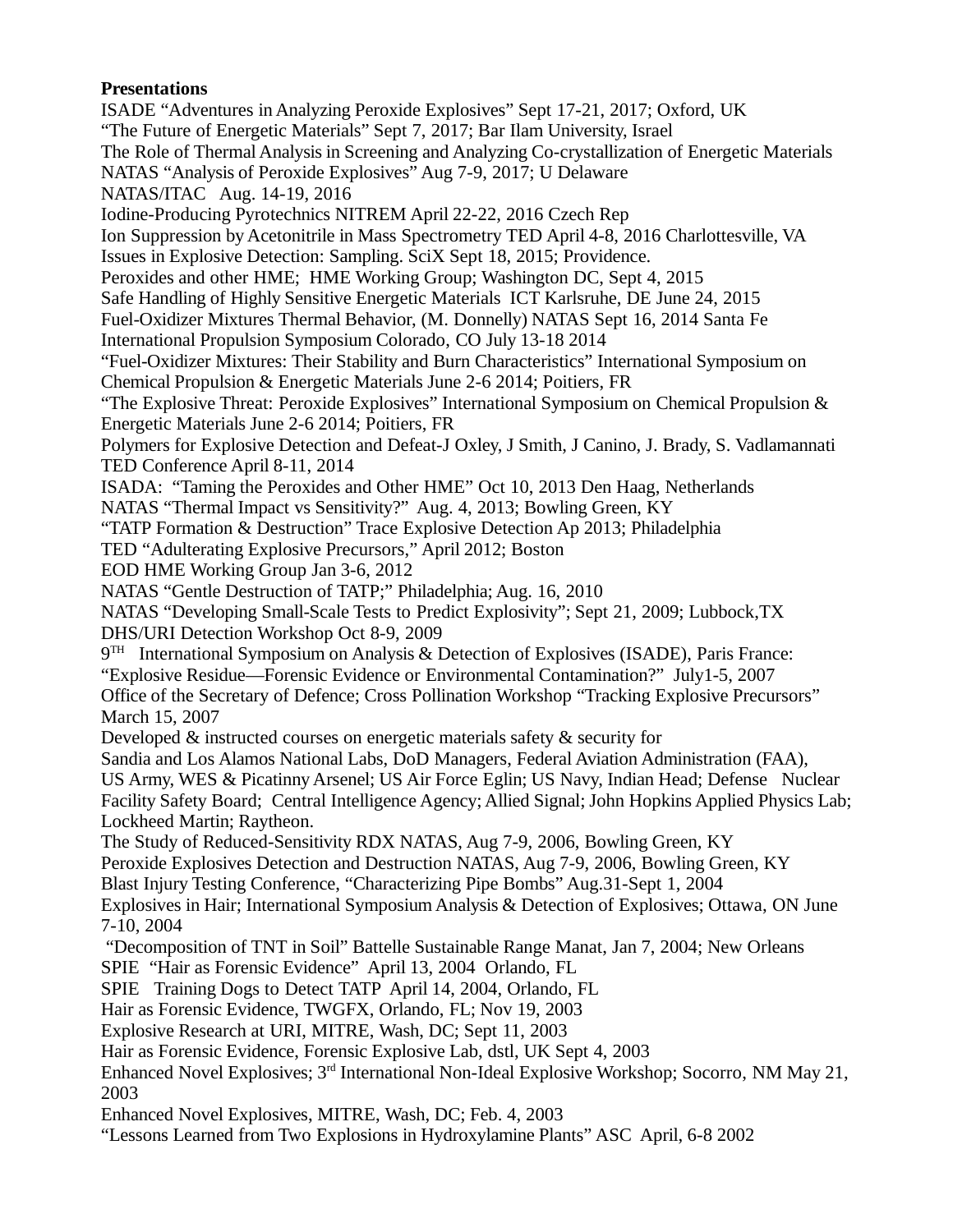"Pipe Bombs: A Parametric Study" Northeast Assoc. of Forensic Science Meet; Oct. 4-6, 2001, Stowe, VT

"Thermally Unstable Materials: Potential for Catastrophic Runaway" American Chemical Society National Meeting; Aug 27, 2001

"Chemical events during the PEPCON Explosion" ACS National Meet ; Langerman & Oxley; Aug. 28, 2001

"Pipe Bombs—a Fragmentation Study" 1<sup>st</sup> Annual TWGFEX Symposium on Fire & Explosion Debris Analysis & Scene Investigation; Orlando, FL; Aug. 15, 2001

"Thermal Decomposition of High-Nitrogen Energetic Compounds—Tetrazines" NATAS Orlando, FL. Oct 4-6, 2000

"Thermal Decomposition of Difluoroamino Compounds" NATAS, Sept 1998.

"Thermal Stability of New Difluoroamine Complexes" American Defense Preparedness, 10/6-8/97.

"Ammonium Nitrate: Can It Be Inerted?" North American Thermal Analysis Society, Sept '97.

"HAN Propellant Stability" North American Thermal Analysis Society, Sept 1997.

"TNAZ Decomposition" Pictinny Arsenal "Sixteenth Annual Working Group Institute on Synthesis of High Energy Density Materials;" Picatinny, NJ; June 18-19, 1997.

"Desensitization of Ammonium Nitrate" ARL Review; May 30, 1997.

"Ammonium Nitrate and Explosive Principals" U Utah, Mechanical Engineering; Feb. 21, 1997.

"ADN Decomposition Pathways" ONR Review; Annapolis, MD; Dec. 6, 1996.

"Explosives in Seawater--Environmental Decomposition Second Explosives Detection

Technology Symp. & Aviation Security Technology Conf.; Atlantic City; Nov.12-15, 1996.

"TNAZ Decomposition Pathways" Fifteenth Annual Working Group Institute on Synthesis of High Energy Density Materials;" Picatinny, NJ; June 12, 13, 1996.

"Materials of Potential Terrorist Threat" 5th International Symposium on Analysis & Detection of Explosives, Dec. 4-8, 1995; Washington, D.C.

 "Ammonium Nitrate: Desensitization & Taggant Issues" 5th International Symposium on Analysis & Detection of Explosives, Dec. 4-8, 1995; Washington, D.C.

"NTO Thermal Decomposition" Materials Research Society, Nov. 27-30, 1995; Boston, MA.

"Thermal Studies of Energetic Materials" Los Alamos National Laboratory; July 14, 1995.

"Thermal Decomposition Studies on NTO and NTO/TNT" ICT 26th Intnt. Ann. Conf on Pyrotechnics; Karlsruhe, Germany; July 6, 1995.

"Explosives Detection: Potential Problems" SPIE Europto European Symposium on Optics of Environmental and Public Safety; Munich, Germany; June 21, 1995.

"Thermal Decomposition of NTO" ADPA, Orlando, FL; March 21-24, 1994.

"Thermal Hazards Analysis of Ammonium Nitrate Formulations"

Eastern Analytical Symposium; Sommerset, NJ; Nov. 18, 1993.

"Thermal Analysis of Liquid Propellants ARDEC, Picatinny NJ, Aug 16,1993; Aberdeen, Maryland Sept 10, 1993

"Thermal Stability Studies on Nitroarenes" 10th International Detonation Symposium; Boston, 7/93. "Thermal Analysis of HAN-Based Liquid Gun Propellants" JANNAF Propulsion a

Systems Hazards Subcommittee, Fort Lewis, WA, May 10-13, 1993.

"XM46 Critical Assessment of Its Thermal Behavior" Picatinny Arsenal, Ap 6,'93.

"Thermal Hazards Evaluation of Energetic Materials" presented at Research Center for Energetic

Materials Semiannual Review, Ap 1995, Oct. 1994; Ap. 20, 1994; Oct. 24, 1993; Ap. 21, 1993; Oct.

27,1992; Ap. 21, 1992; Oct. 9, 1991; Ap. 10, 1991; Oct.24, 1990; Ap, 1990; Oct., 1989; Ap 10,

1989; Oct.20,1988; Ap 13, 1988; Nov. 4,5, 1987; May 27, 1987; Dec. 2, 1986; Mar 26, 1986.

Lecturer CETR Explosives Safety Course: Nov. 8, 1993; May 17,1993; Nov. 1992; Nov. 1991; May 1991; Feb. 1990.

"Chemistry & Science--Options for Todays Woman" Expanding Your Horizons Conf. at Los Alamos Nat'l Lab, 3/1/93.

"New Mexico Tech Hazard Testing Capabilities" DuPont, Wilmington, DE, Feb. 25, 1993.